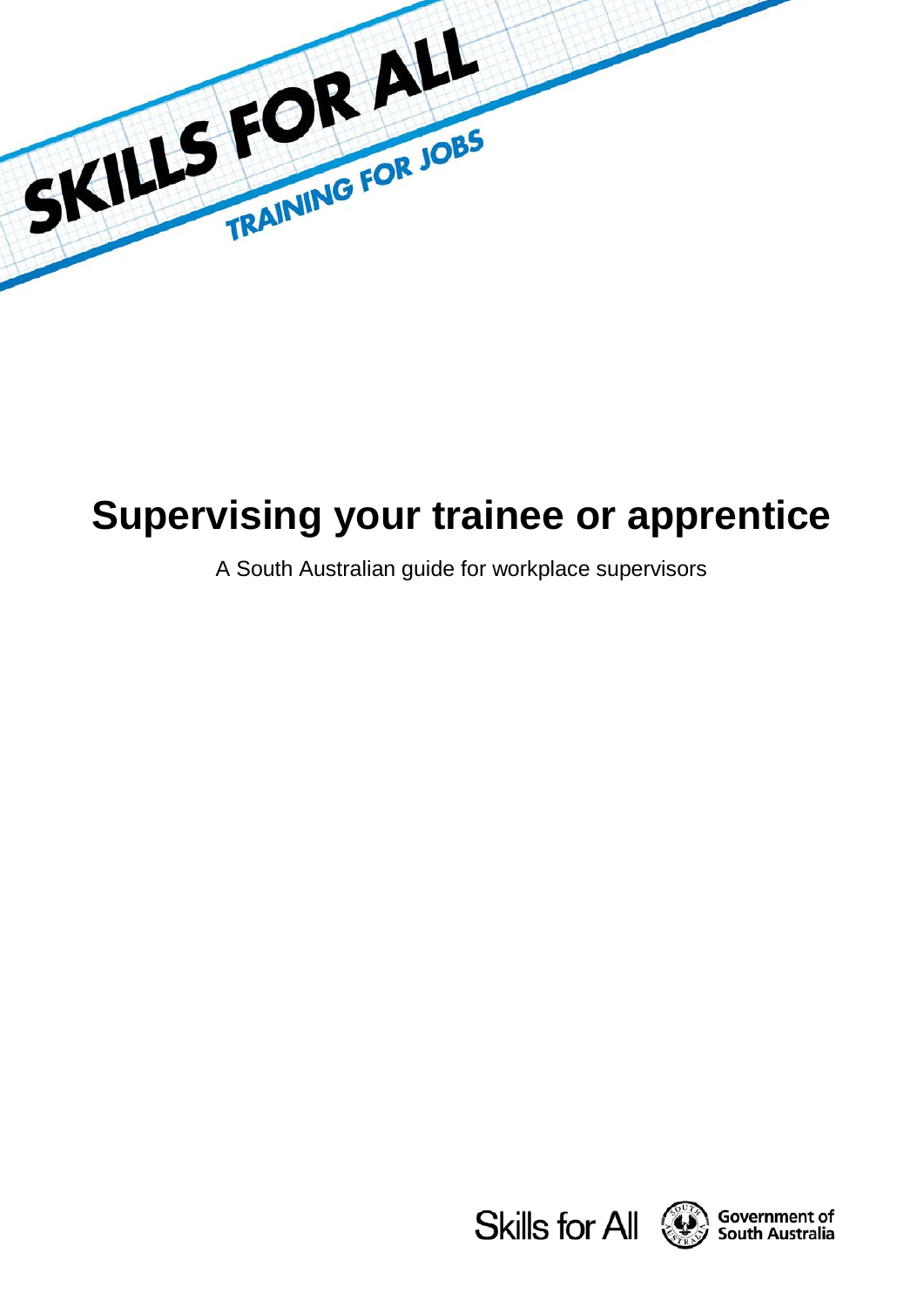# **Message from the Minister**



*Figure 1 - Jack Snelling MP*

Training the workforce of tomorrow is important to our economy and to our future prosperity. This is more important than ever, as we face skills shortages in growth areas.

The State Government is committed to South Australia having the best skilled workforce in the nation. To meet this challenge we've pledged the largest investment in Vocational Education and Training in South Australia's history. This includes \$194 million to ensure an additional 100,000 training places are created over six years, and the release of our *Skills for All* policy to make the system simpler and easier to access.

Our apprenticeship system is the foundation for much of the training of trainees and apprentices in traditional trades, and plays an important role in the future capacity of our State.

However, we can't simply have more training places. We need to improve our trainee and apprentice completion rates if we are to make sure the State has the skilled workers and high productivity it needs.

To achieve higher completion rates and deliver greater economic prosperity, we must nurture and encourage trainees and apprentices to complete their training. To do this we need to provide them with high quality supervision and support.

This guide gives valuable tips on how to supervise trainees and apprentices and actively support them through to completion. I hope you will find the information and advice useful, and I encourage you to use it in your day to day management of your trainees and apprentices.

**Jack Snelling M.P. Treasurer** 

Minister for Employment, Training and Further Education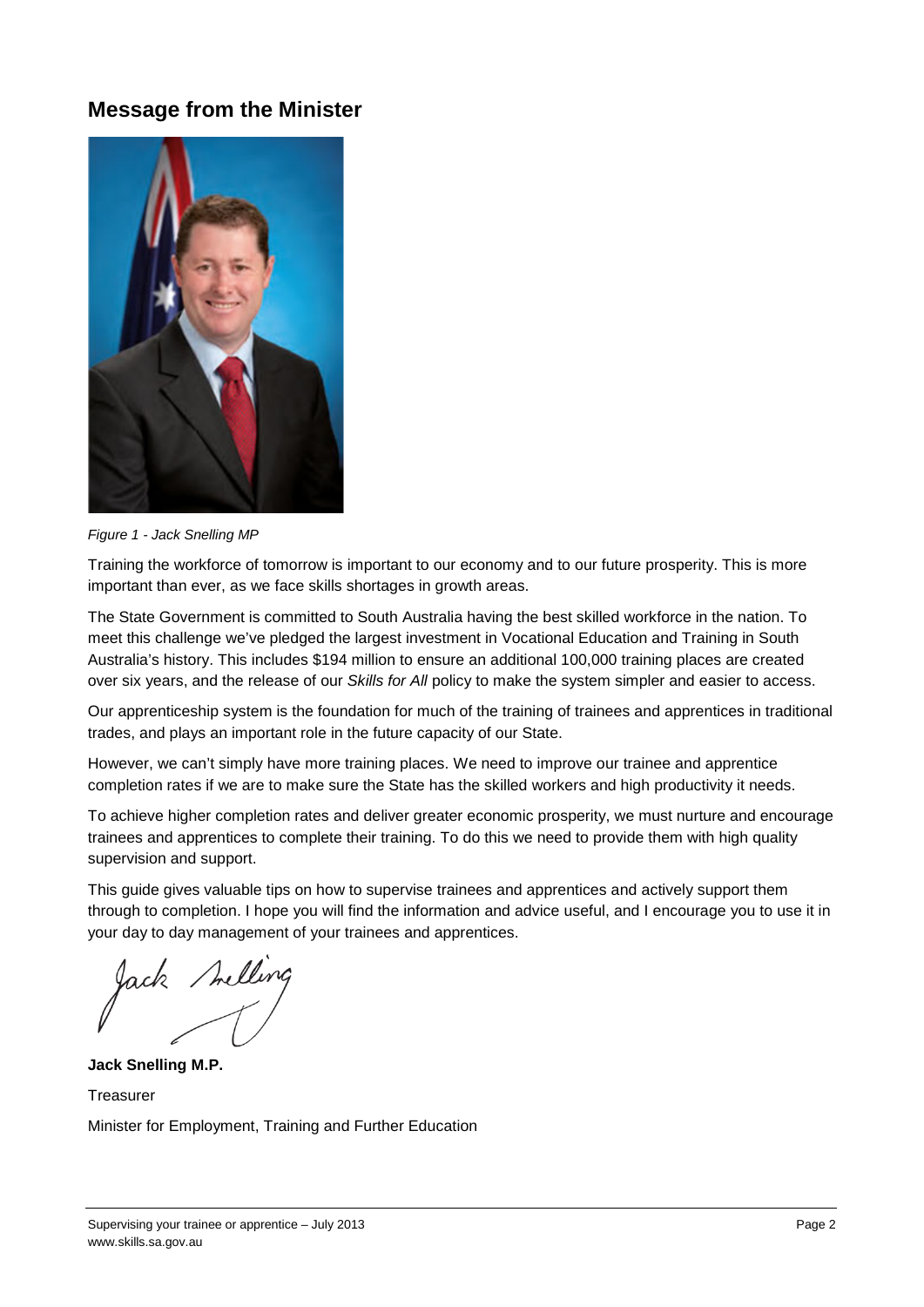# **Table of Contents**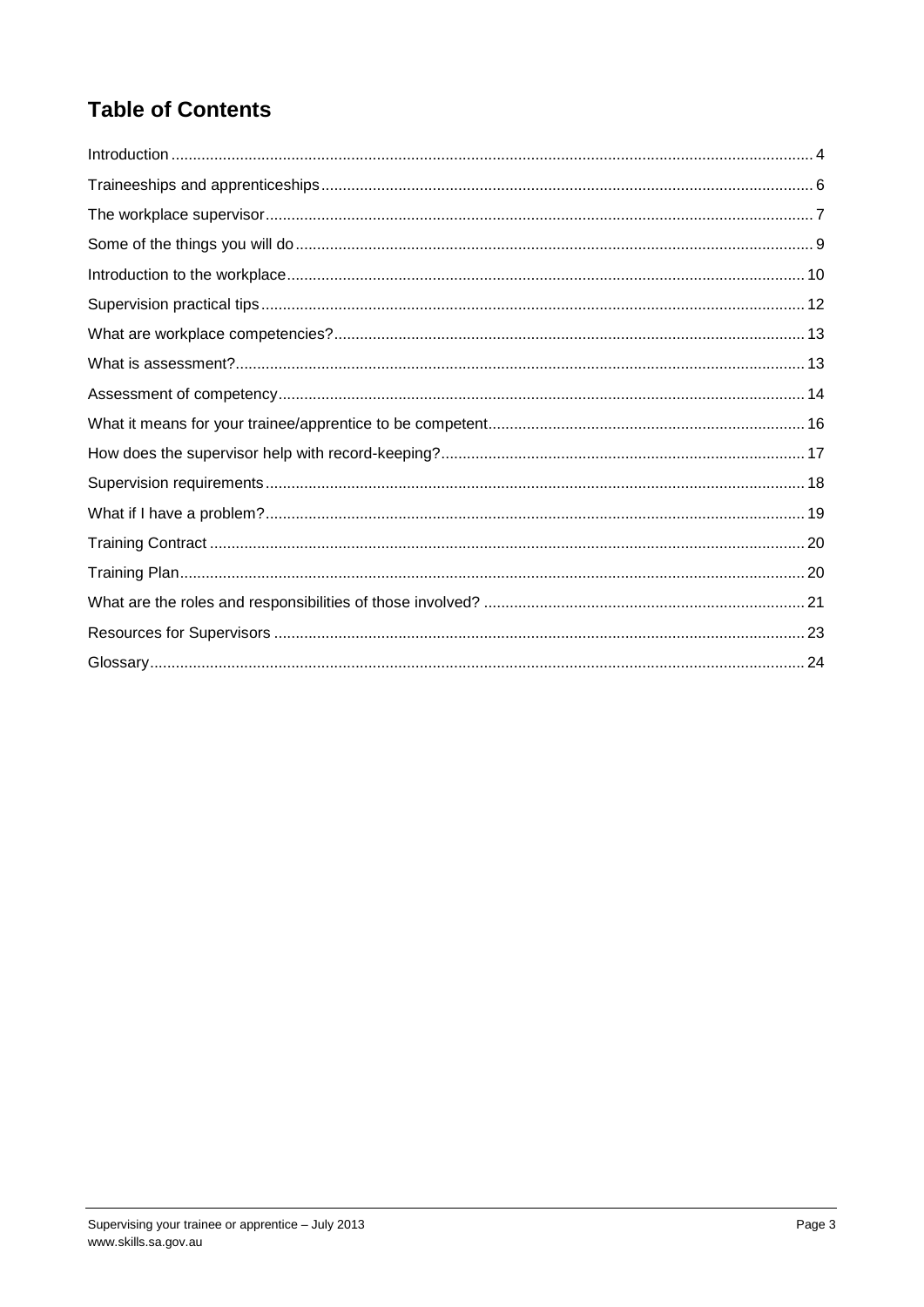# <span id="page-3-0"></span>**Introduction**

Well-trained and efficient employees are more important than ever for business success. Having a team with the right skills allows businesses to meet the challenges of competition, growth and innovation. Whether the organisation decides to extend the skills of existing staff or to recruit new employees, the business will benefit from traineeship and apprenticeship programs.

Effective recruitment and ongoing support of trainees and apprentices through to successful completion ensures the availability of a pool of skilled workers to meet the business challenges of the future.

Workplace supervisors play a central role in the success of traineeship and apprenticeship programs. Recent studies show that the main reasons given by trainees and apprentices in their decision to leave or stay with Training Contracts are:

- the extent to which their choice of traineeship/apprenticeship meets their expectations
- general workplace conditions and relationships
- the extent to which they feel supported in the workplace
- low wages, particularly for apprentices in their first two years
- the extent to which the quality of training compensates for lower training wages.

By helping trainees and apprentices with these issues in the workplace, employers and workplace supervisors are in a key position to maximise the success of training and provide skilled employees to mentor the next generation of trainees and apprentices.



*Figure 2 - Supervisor instructing apprentice*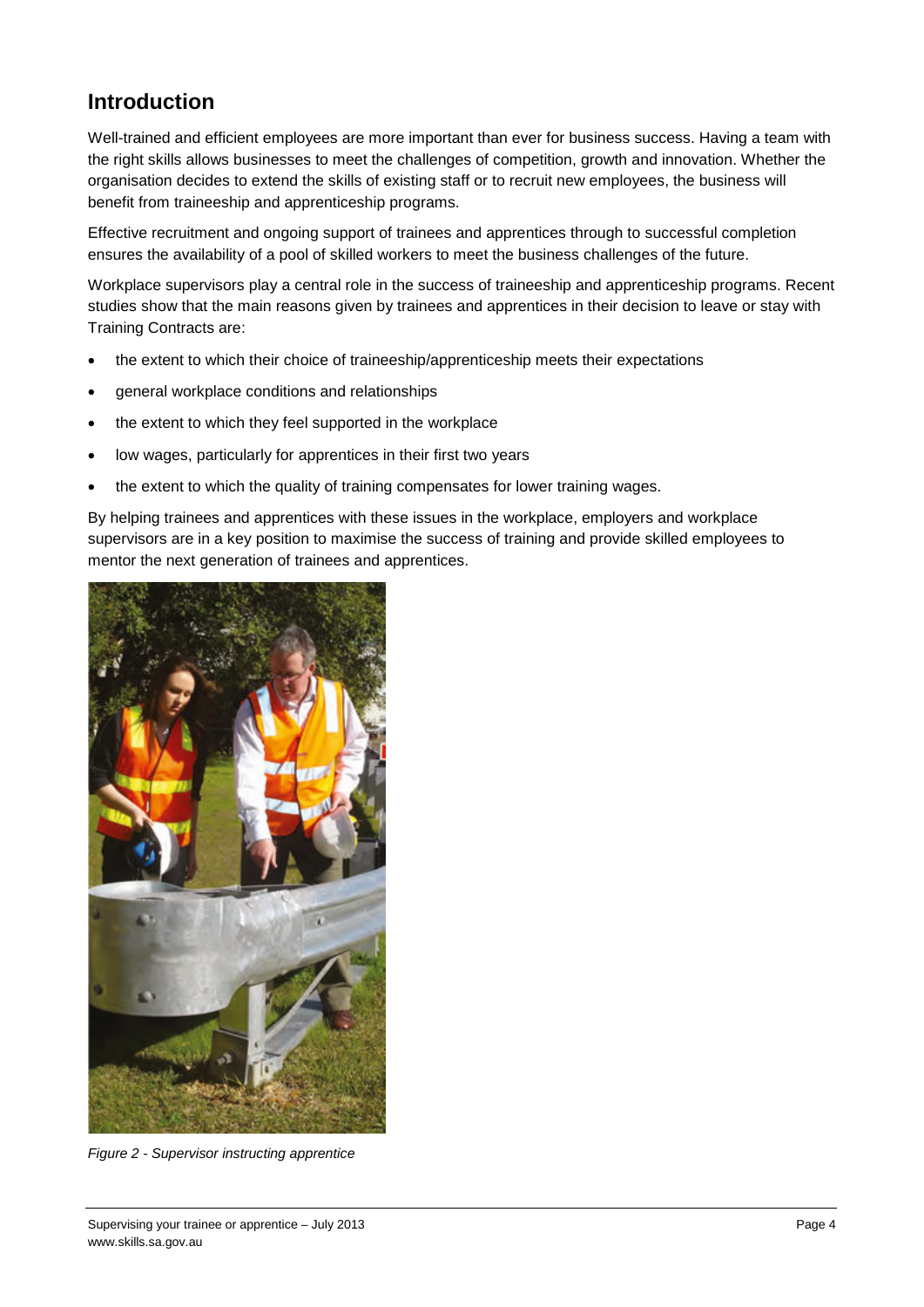Effective supervision will encourage more trainees and apprentices to complete their training, leading to:

- more productive workplaces
- higher quality output and services
- employees who can undertake a wider range of tasks.

The supervisor may also be the employer of the trainee/apprentice, especially in a smaller organisation. If you are the employer, or are authorised to act upon their behalf, you may have to periodically sign documentation relating to the trainee/apprentice. Most importantly, the supervisor is the person who is responsible for training the trainee/apprentice at the worksite in the day-today working environment.

This guide is designed to help South Australian supervisors of trainees and apprentices to better understand their role and the roles of others. It contains information that will help you to work more effectively and productively with trainees and apprentices, and provides information on sources of further assistance, should it be required.

This guide contains only general information about the traineeship and apprenticeship system in SA. If you are seeking more detailed information, please consult the booklet entitled *South Australia's Traineeship and Apprenticeship System*, which can be obtained by calling **1800 673 097** or by going to [www.skills.sa.gov.au/apprentice-publications](http://www.skills.sa.gov.au/apprentice-publications)

This guide is also designed to be read alongside the *Guidelines for Persons who Supervise Apprentices or Trainees* (which came into effect in January 2011). The guidelines can be found at [www.tasc.sa.gov.au](http://www.tasc.sa.gov.au/)

# **Traineeship and Apprenticeship Services (TAS)**

TAS is part of the State Government, and is responsible for managing the traineeship and apprenticeship system in South Australia. TAS provides assistance and information on all aspects of traineeships and apprenticeships.

TAS registers employers to train trainees and/or apprentices, and ensures that trainees, apprentices and employers carry out their responsibilities under the Training Contract. TAS also administers travel and accommodation allowances for trainees and apprentices. TAS can provide advice in regard to the suspension, variation, extension or termination of a Training Contract.

You can contact TAS by calling **1800 673 097** or visit [www.skills.sa.gov.au/apprentices](http://www.skills.sa.gov.au/apprentices)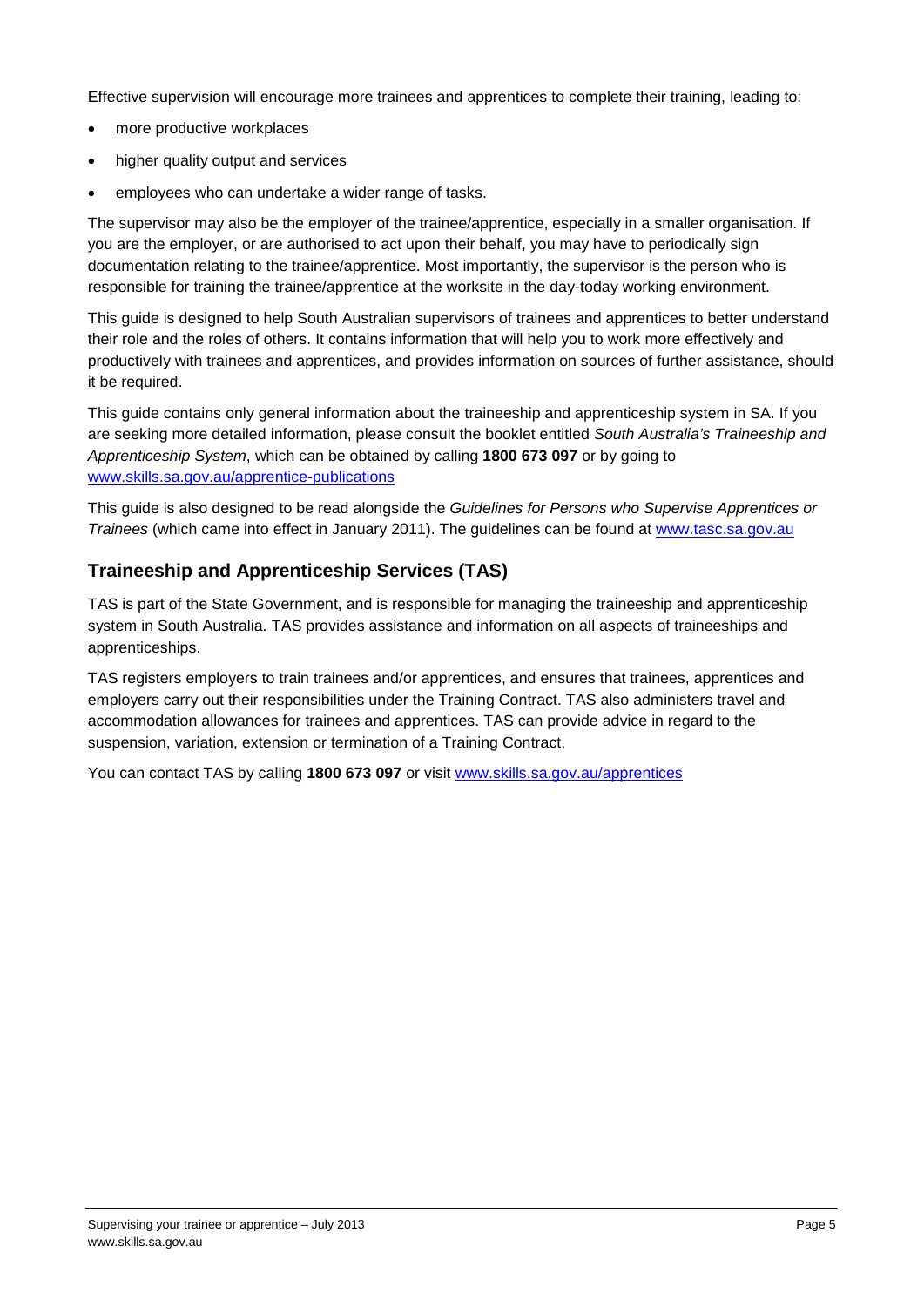# <span id="page-5-0"></span>**Traineeships and apprenticeships**

This guide has been written specifically for you, the workplace supervisor of trainees and/or apprentices. Traineeships and apprenticeships are jobs that combine work, structured training and formal assessment. They lead to an Australian Qualifications Framework certificate, awarded by a registered training organisation (RTO), and a Trade Certificate awarded by Traineeship and Apprenticeship Services (TAS) for a completed apprenticeship, or a letter for a completed traineeship.

In SA, the employer and the trainee/apprentice enter into a formal Training Contract that sets out the rights, responsibilities and obligations of both parties for the period of the contract. The Training Contract is registered with TAS and undergoes an assessment process to ensure it meets legislative requirements.

Traineeships and apprenticeships are available for new and existing employees of any age or length of service. There is also the option for students to undertake a school-based traineeship/apprenticeship in selected vocations (non-trade occupations) and trades while at school.

Registered training organisations, known as RTOs, play the crucial role in providing the course of training to your trainee/apprentice. There are more than 300 RTOs in SA, including TAFE and many private sector organisations. In all traineeships and in some apprenticeships, the employer and trainee/apprentice can choose whether training is undertaken in the workplace, in the more traditional classroom setting, online, or a combination of these.

Whichever training delivery pathway is chosen, the employer must release the trainee/apprentice to undertake training and assessment, and pay the trainee/apprentice for that time in accordance with the relevant industrial agreement.

While Training Contracts have a nominal duration assigned at their commencement, the date of completion is flexible within the training period, and occurs when the employer certifies that the trainee/apprentice is competent and the RTO has issued the national qualification. An application can be made to extend the Training Contract if the trainee/apprentice has not achieved competency within the contract term.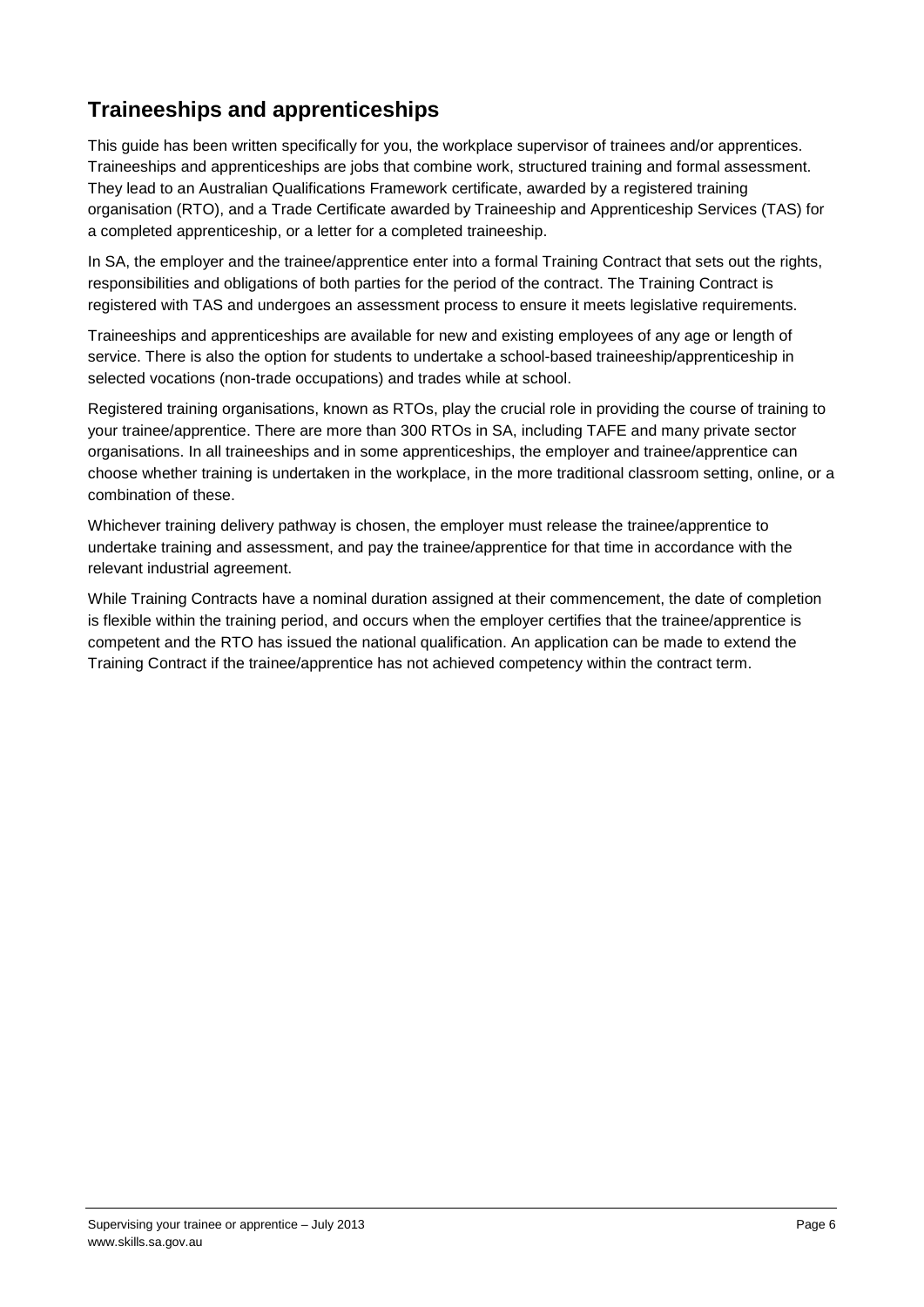# <span id="page-6-0"></span>**The workplace supervisor**

This part of the Guide looks at how you can optimise the learning opportunities of your trainee/apprentice by using good supervisory and coaching skills.

The workplace induction and ongoing support of your trainee/apprentice is normally the job of the workplace supervisor. You will answer any questions your trainee/apprentice may have regarding their training or other aspects of their work. It is your responsibility to inform your trainee/apprentice of what it means to work for the business, safety rules, codes of conduct, lunch breaks, WHS information, etc. Supervisors also ensure the trainee/apprentice is not harassed or bullied in the workplace.

# **The supervisor's role**

As a supervisor you will act as a role model and coach to your trainee/apprentice. They will look to you for guidance and help in learning to do their job. You will need to organise and record the training activities undertaken in the workplace, as well as help to provide assessment evidence to the RTO assessor, if required. You will also assist your trainee/apprentice in gaining access to equipment and training as needed, or as required in the Training Plan.

Learning styles vary between individuals and between workplaces. For instance, some individuals learn best from written instructions, while others prefer practical demonstration. Training, whether delivered by the RTO or by you, will be easier and more effective if your trainee/apprentice's preference for a particular learning style can be recognised and accommodated.

### **An effective supervisor**

- provides a safe and supportive workplace
- manages risks in relation to safety and production while training
- integrates learning tasks into work activities based on the Training Plan
- communicates with the RTO on a regular basis to ensure effective training delivery and assessment practices, and to review progress through the Training Plan
- advises the RTO that the trainee/apprentice has achieved competency in specific units of competency
- manages the trainee/apprentice's training needs and motivations
- helps the trainee/apprentice develop problem solving and general employability skills
- acts as a role model
- provides feedback and encouragement
- promotes independence and self-direction in learning.

### **What are the benefits of being a workplace supervisor?**

While supervising your trainee/apprentice you will:

- have the satisfaction of passing on your skills and knowledge
- enjoy seeing your trainee/apprentice develop their skills
- develop and apply your own skills as a mentor and coach
- improve your communication skills as you explain work and answer questions
- develop staff who are able to complete delegated tasks, which enables you to complete other work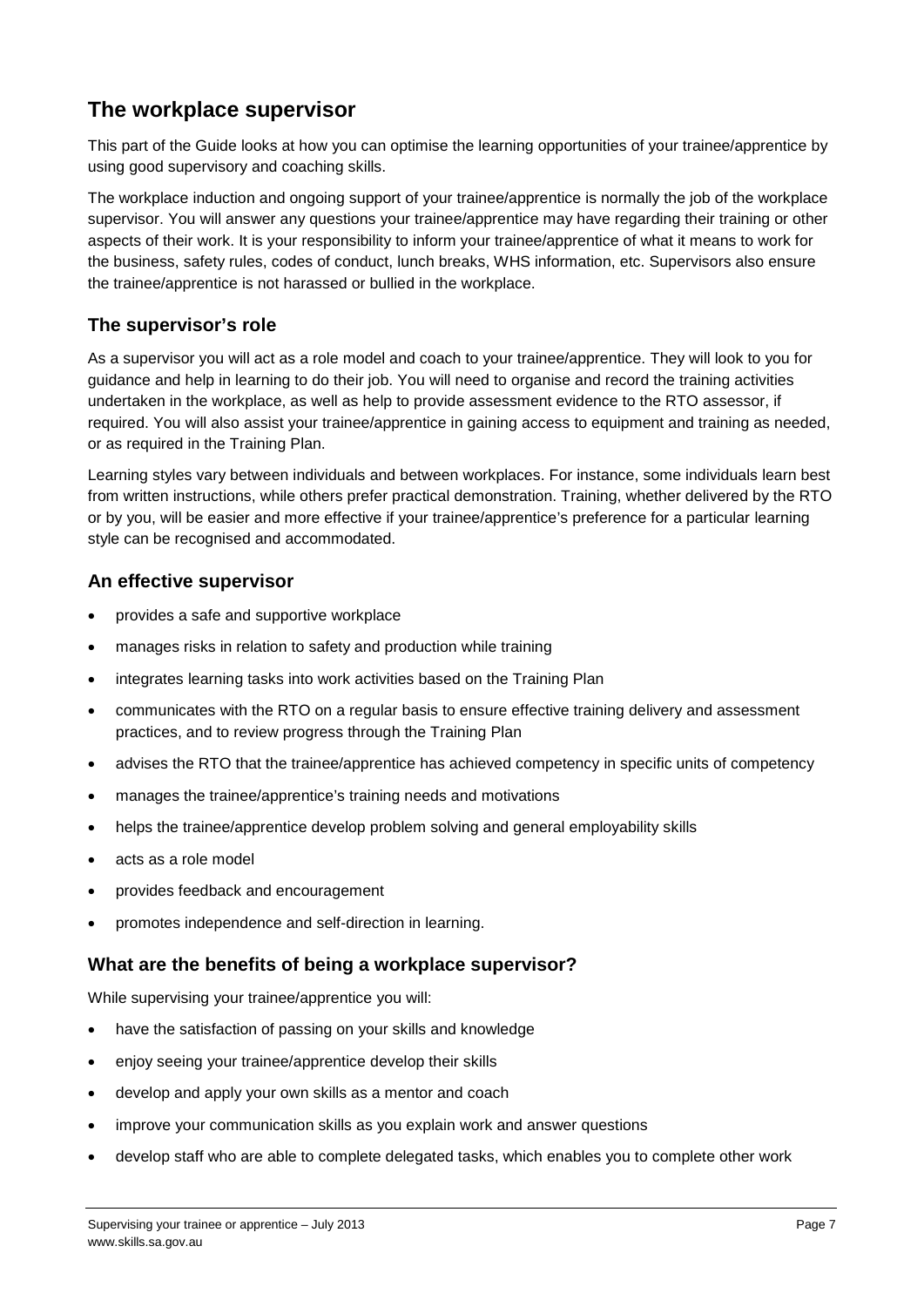• have the opportunity to assist your trainee/apprentice in building work relationships, and to understand how the business operates.

### **What does a workplace supervisor do?**

Different supervisors will do different things, depending on the workplace and the kind of training being undertaken. For example, you will participate in delivering structured on-the-job training to your trainee/apprentice, possibly with the help of the RTO.

Off-the-job training is delivered in the RTO's classroom, or at the workplace outside of normal work duties. You should help your trainee/apprentice to understand how the classroom instruction translates to the workplace. The same situation applies if your trainee/apprentice is receiving online training from the RTO, as they will still need your assistance to ensure this instruction translates to the workplace.

# **Training Plans**

The RTO negotiates a Training Plan with the employer and the trainee/apprentice at the time of sign-up. The Training Plan should be tailored to individual business requirements. The Training Plan confirms the qualification to be delivered, the delivery pathway, and the timing of the training. A copy should be provided to the employer and trainee/apprentice. If the traineeship/apprenticeship is fully on-the-job (ie if the RTO will not be delivering training), then the RTO should mentor and coach you, as you would be responsible for delivering all training, while the RTO would be responsible for assessment.

*Foster a positive attitude – mistakes should be looked on as a positive occurrence because they present an opportunity for learning. Traineeships and apprenticeships provide the opportunity to learn from mistakes in a safe working environment.*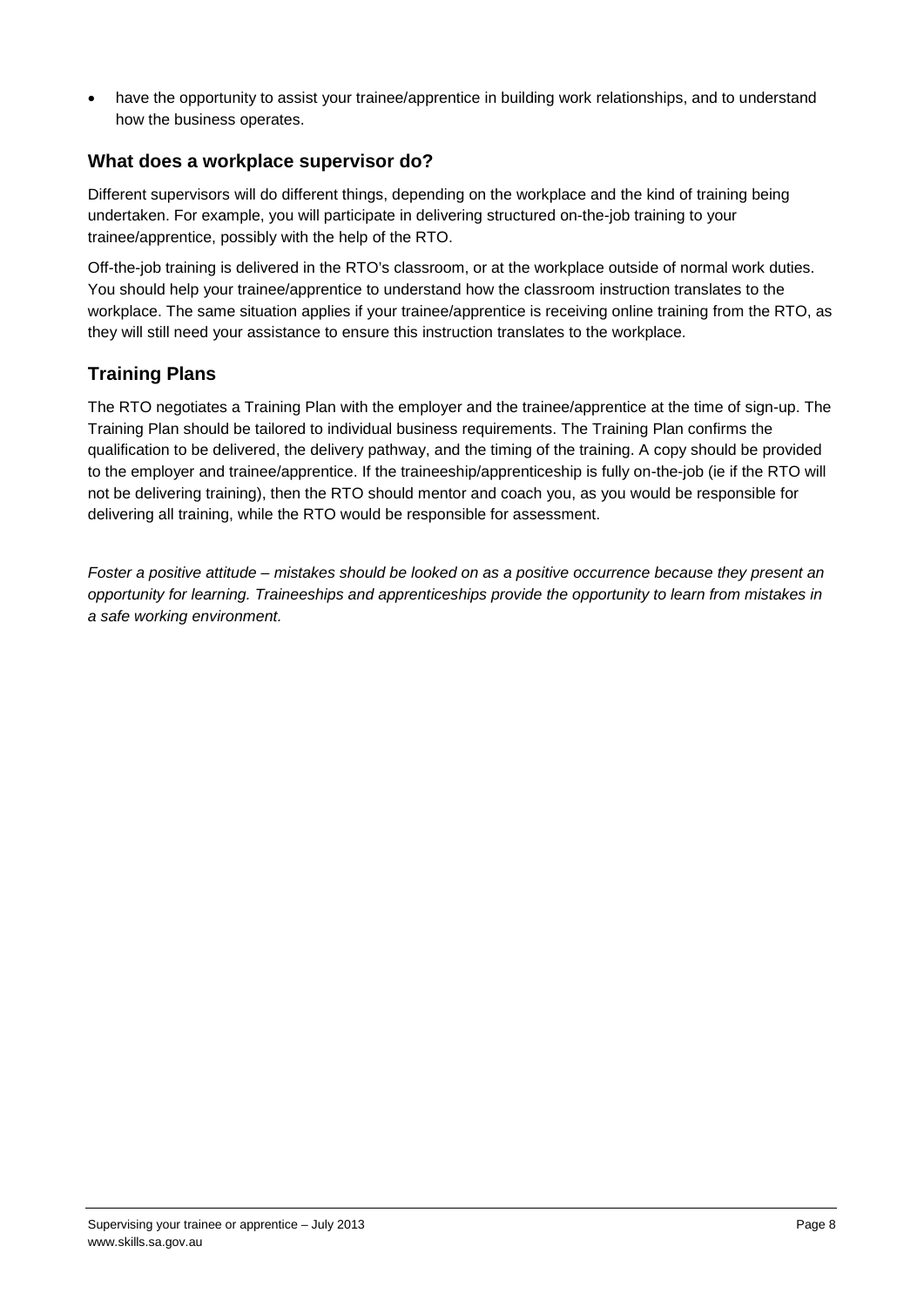# <span id="page-8-0"></span>**Some of the things you will do**

### **The workplace supervisor**

- explain your role to the trainee/apprentice
- give clear instructions on work tasks
- monitor progress towards completion
- introduce the trainee/apprentice to the workplace
- coach the trainee/apprentice to complete tasks
- liaise with the RTO, and advise when competency is achieved
- discuss the Training Plan with the trainee/apprentice
- provide encouragement and feedback
- ensure that proper record-keeping is maintained.

Once the traineeship/apprenticeship is underway, you should set regular meeting times with your trainee/apprentice to discuss training and work issues, ensure that the Training Plan is being followed, and confirm the competencies are being achieved. If your trainee/apprentice has only recently entered the workforce, you may need to meet with them more regularly to ensure that they receive any additional support as required.

The training record book, if issued, should be signed off as work tasks are completed and competencies are achieved. Remember that it is important to provide feedback to your trainee/apprentice, as it allows them to measure their progress, provides encouragement, and helps them gain confidence.

*"You can't listen with your mouth open" – always encourage your trainee/apprentice to hear the full message before responding, and take care that you set a good example by doing the same.*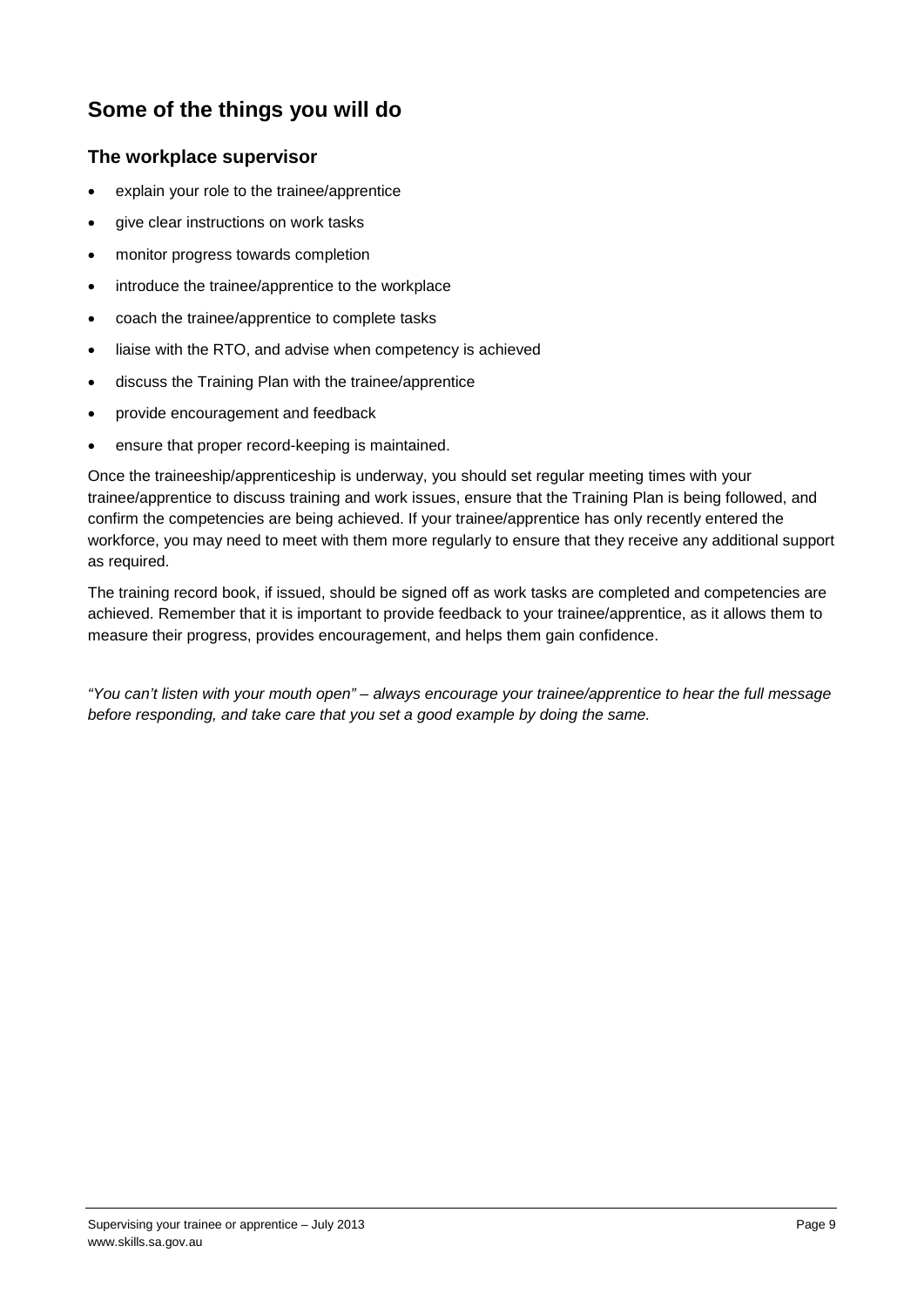# <span id="page-9-0"></span>**Introduction to the workplace**

A good introduction to the workplace will enable your trainee/apprentice to build effective workplace relationships. A structured induction will leave the new trainee/apprentice with a clear understanding of what is expected of them and what they can expect of others. Most importantly, an effective induction will affirm their decision to join your organisation, convey a sense of your organisation's culture, reduce the time for them to reach full competency, reduce staff turnover, and lead to you better understanding the new trainee/apprentice's strengths and career aspirations.

If the induction is carried out by the workplace supervisor, you should cover:

- work health and safety procedures
- basic work rules and work conditions
- information on the organisation's policies and procedures and where to source them if required
- a tour of the workplace facilities
- an introduction to key personnel and immediate work colleagues
- a description of the business, its goals and strategies and how your trainee/apprentice fits into the overall picture
- terms of employment, including the Training Contract, the probationary period and award coverage or employment contract
- a review of the Training Plan, to clarify the competencies to be achieved
- method and time of wage payment
- leave provisions, including annual, sick and other leave
- grievance procedures, including who to contact and what to do.

If a generic induction is provided by someone outside your own work unit, you should ensure that the items in the above list that relate to training are covered, particularly a discussion of the Training Plan and the Training Contract. Each time the worksite or duties change, an induction should be given to your trainee/apprentice.

# **The probationary period**

The probationary period starts on the same day as the Training Contract commences. The probationary period varies in length, depending upon the vocation/trade. Either the employer or trainee/apprentice may withdraw from the Training Contract if they provide written notice to the other party within the probationary period. It is recommended that the employer and trainee/apprentice try to resolve any apparent issues first before taking this step. The employer must provide written notification of a withdrawal to TAS within one week of the withdrawal.

*First impressions count – a new trainee/apprentice's views of the organisation are strongly influenced by first impressions. Maintaining a positive view is easier than altering a negative one, so make sure your induction is well planned and seamless.*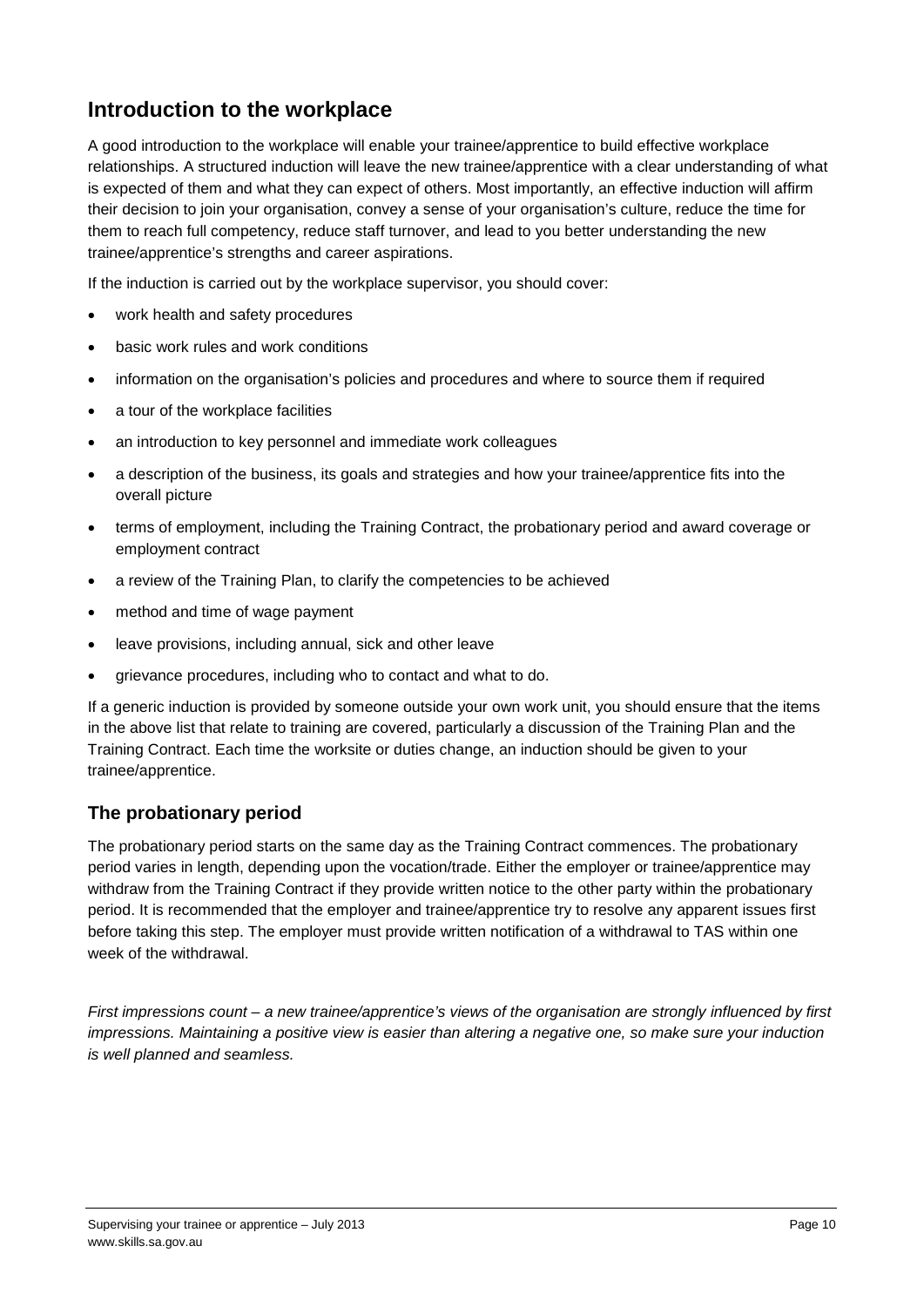### **What does being a workplace coach mean?**

In your role as a supervisor you will undoubtedly already be coaching others, even if you have not thought of it in these terms. Coaching includes all the efforts you make to motivate others, teach them about the work, develop their skills, provide them with feedback and recognise their achievements.

### **Effective coaching**

The following are a few tips to assist you in coaching effectively:

- acknowledge what your trainee/apprentice already knows they may have knowledge and experience that they have gained in a variety of ways, e.g. school, hobbies, previous employment
- explain the 'big picture' give the reasons why a particular task may need to be done in a certain way. In your explanation, draw on real examples
- provide incentives to learn explain what your trainee/apprentice will achieve
- provide choice everyone learns differently, so find out from your trainee/apprentice how they like to learn, e.g. do they prefer written instructions or to be shown how to do something a number of times?
- remember that where skills are being learned, you will need to give your trainee/apprentice the opportunity to practice
- encourage initiative and innovative thought by listening to your trainee/apprentice's ideas and providing feedback
- communicate with your trainee/apprentice, and think about:
	- how and how often you are going to communicate with them
	- whether your instructions are clear and simple, and are not more complex than necessary for the job
	- how you are going to ensure a two-way communication flow
- check whether you have realistic expectations
- remember that people work and learn best in a supportive environment, so make sure that you act immediately against any bullying or harassment you see.

*People learn best when they are not tense - so don't mix instructions with criticism*

### **Six steps to effective supervisor coaching**

- 1. explain the task to the trainee/apprentice, its purpose, and why you do it
- 2. explain all the steps in completing the task
- 3. demonstrate the task and explain what will be assessed, and how it will be assessed and recorded
- 4. provide the trainee/apprentice with sufficient opportunity to practice, and observe their progress
- 5. provide encouragement, feedback, and maintain effective communication with the RTO. This includes advising the RTO when specific competencies have been achieved on-the-job
- 6. Help the trainee/apprentice complete the forms required to sign them off and formally complete their traineeship/apprenticeship. The employer will be required to sign the forms.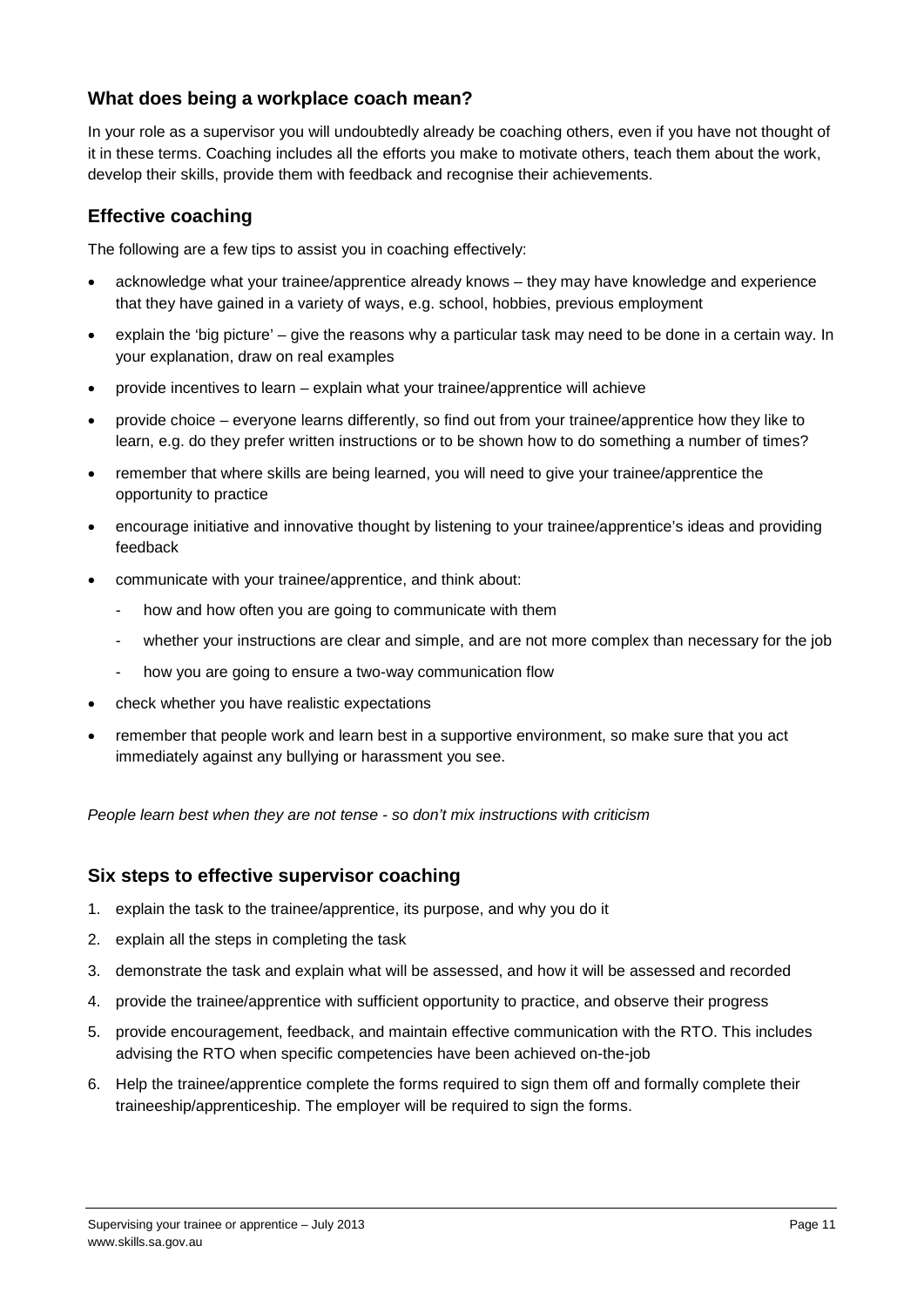# <span id="page-11-0"></span>**Supervision practical tips**

People learn best when actively involved in their learning, so when teaching your trainee/apprentice a new task, make sure they know why they are doing things, why these things are important, and how and when they will be assessed on it.

### **Clear communication**

Take time to think about the instructions you give. Write down your instructions or break the job into steps if necessary. To give clear instructions you should:

- assume no prior knowledge
- explain why the job is done this way
- use clear and simple language
- identify risks and include safe work practices in your instructions
- ask your trainee/apprentice to re-state the instructions back to you to check their understanding
- make sure there are no distractions.

### **Demonstration**

Take time to show your trainee/apprentice how to do things the correct way. You may find it helps to break the task down into manageable pieces. Observation is a quick and very effective way to learn, as it allows you to:

- show your trainee/apprentice correct procedures and sequences
- explain why the task is done that way
- use correct work practices.

### **Practice makes perfect**

Allow time for your trainee/apprentice to practice new skills. Everyone makes mistakes, so expect them. Point your trainee/apprentice in the right direction.

While they are practicing:

- be patient
- ask questions to encourage your trainee/apprentice to think about the task, e.g. "That's right Sarah; now what should you do next?", or "If the nut is seized on the bolt, how could you loosen it?"
- give praise when it is due
- suggest ways to improve, e.g. "You've mastered the register, Jason. Now I want you to concentrate on customer service."

### **Ask questions**

- check for understanding, e.g. "What are the four steps in checking the order form?"
- involve your trainee/apprentice in decision making, e.g. "Should we set the guide rails now?"
- obtain information and feedback, e.g. "How is your training in using power tools going? Is there anything you don't understand?"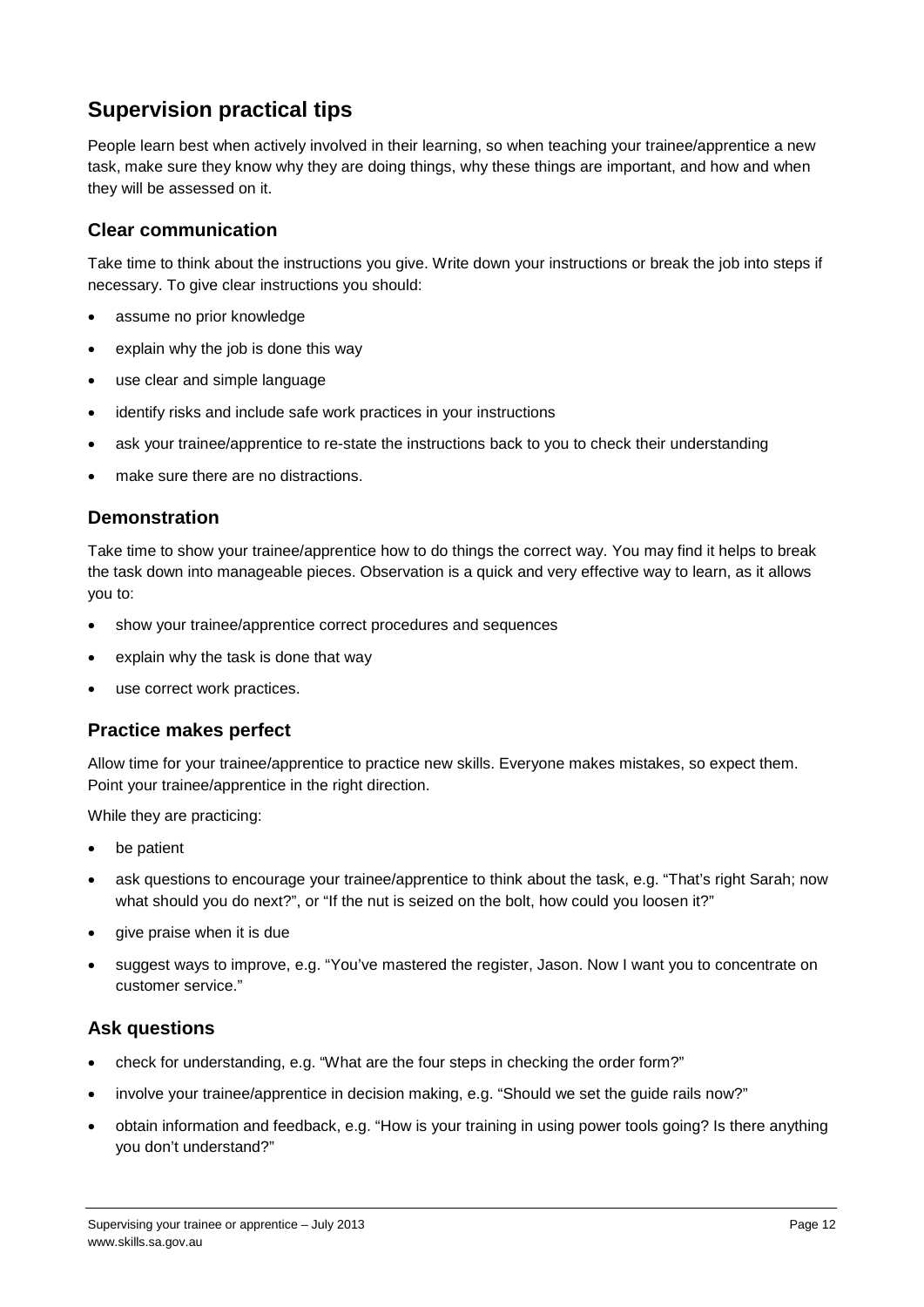# <span id="page-12-0"></span>**What are workplace competencies?**

A traineeship/apprenticeship is made up of training and assessments to develop a number of competencies sets of skills and knowledge relevant to the workplace, and the level of performance required to do them satisfactorily at work. For all traineeships and apprenticeships, the training and assessment outcomes are achieved through assessments and assignments, and by completing actual work in the workplace.

Examples of competencies for someone waiting on tables in the hospitality industry might include:

- provide a link between kitchen and service areas
- promote products and services to customers
- provide food and beverage service.

Examples of competencies for someone working as a customer service assistant in the retail industry might include:

- work effectively in a retail environment
- communicate in the workplace
- apply point of sale handling procedures.

To complete a traineeship/apprenticeship, your trainee/apprentice must successfully complete all of the units of competency that make up the National Qualification.

# <span id="page-12-1"></span>**What is assessment?**

Assessment involves collecting evidence about your trainee/apprentice's skills and knowledge, comparing the evidence to a set of industry-based standards and judging whether, on the basis of the evidence gathered, your trainee/apprentice meets those standards. The RTO assessor will carry out the assessment in consultation with you and your trainee/apprentice. This will mean determining whether your trainee/apprentice is 'competent' or 'not yet competent' (some RTOs use different terms).

# **Variation of Training Contract**

If there is a change of circumstances (such as a change of qualification, change of hours of employment, etc), then the employer and trainee/apprentice will need to apply for a variation of the Training Contract. All variation applications must be mutually agreed by all parties involved and forwarded to TAS for assessment. If you need to apply for a variation, call TAS first to be advised of the process involved.

*Constant lecturing will make your trainee/apprentice tune out. Often people learn more when given a chance to try something themselves.*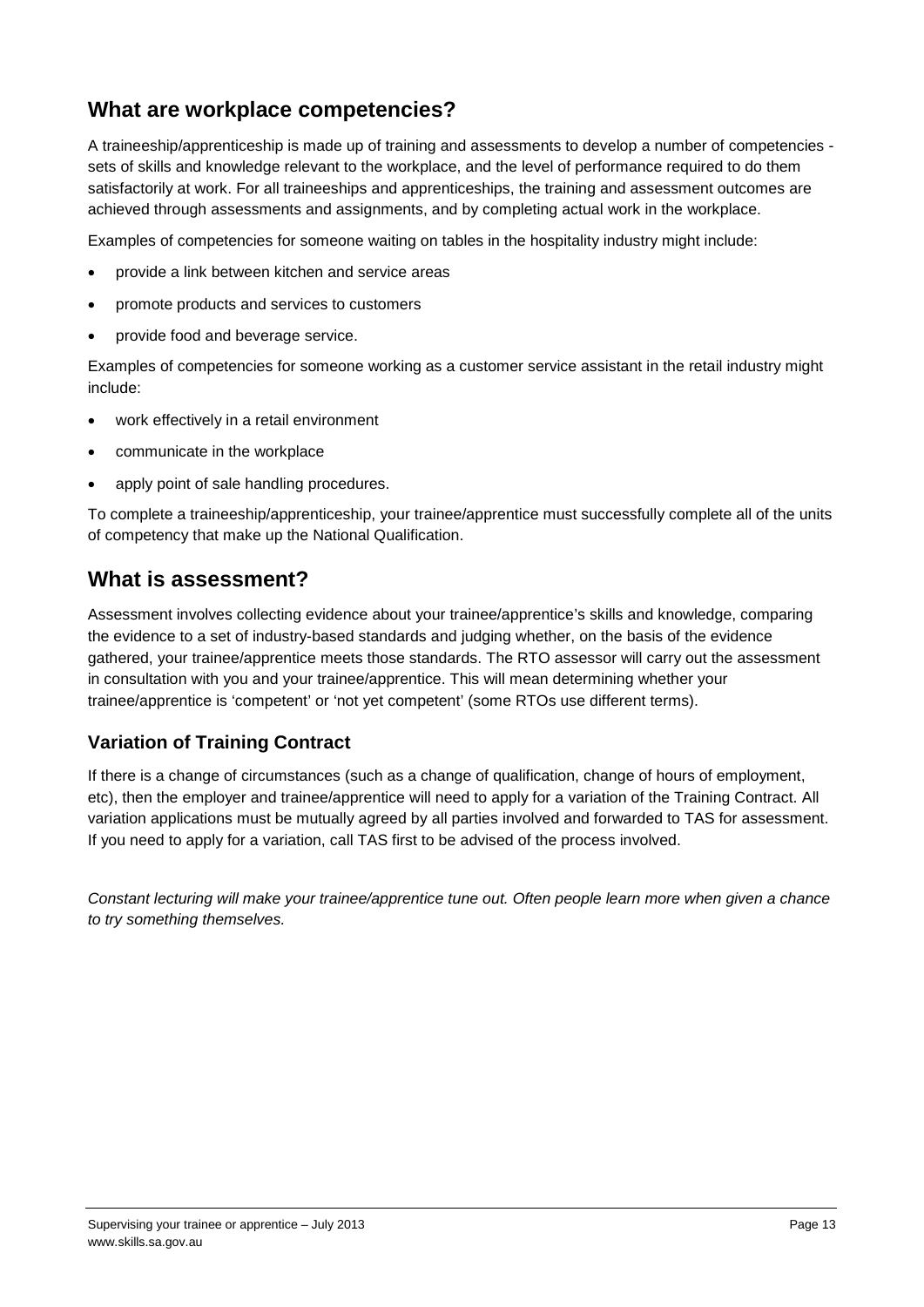# <span id="page-13-0"></span>**Assessment of competency**

As a workplace supervisor, you will be in a position to provide advice to the RTO on how your trainee/apprentice has applied their learning and skills in the workplace, and your opinion about their ability to do the job.

# **Working with your RTO**

At the start of the Training Contract, you will receive a copy of the Training Plan, which will describe the training that the RTO will be providing, and the RTO's contact details. You should:

- contact the RTO so you and your trainee/apprentice can discuss the training provided by the RTO
- ensure your RTO offers recognition of prior learning (RPL) and, where possible, assist your trainee/apprentice to provide evidence for an RPL application
- work with the RTO to plan how you will link training delivered by the RTO to the workplace training you will be providing
- agree on how and when you will discuss your trainee/apprentice's progress and any issues that arise.

During the traineeship/apprenticeship we suggest that you:

- set aside regular times with your trainee/apprentice to discuss what they are doing with the RTO and how this can be applied in their work
- provide regular feedback to your trainee/apprentice about the progress you are expecting and/or seeing them make
- maintain regular contact with the RTO to make sure any problems are addressed early and to provide the best opportunity for the success of the traineeship/apprenticeship
- provide regular feedback to the employer (if this is not you) about your trainee/apprentice's progress.

At the completion of the nominated term of the traineeship/apprenticeship, you will need to:

- provide an opinion on whether your trainee/apprentice is competent in their vocation/trade
- work with your trainee/apprentice and the RTO to apply for a successful completion of the Training Contract, if they both agree your trainee/apprentice is competent.

# **Early completion**

An early completion gives your trainee/apprentice the opportunity to complete their Training Contract prior to the nominal completion date on the Training Contract. This is dependent on their being declared competent in the workplace and having received their National Qualification from the RTO, as well as both parties consenting to the early completion. An application for early completion is then submitted to TAS.

# **School-based arrangements**

If your trainee/apprentice is on a school-based traineeship/apprenticeship, you will also need to include the school in some of the discussions and communication. Below are some guidelines for dealing with the school:

• ensure the school agrees to the planned training times and hours of employment. As the student is still in school, it is important they are able to meet the requirements of their secondary studies. Changes to the training times may have an impact on the completion of their SACE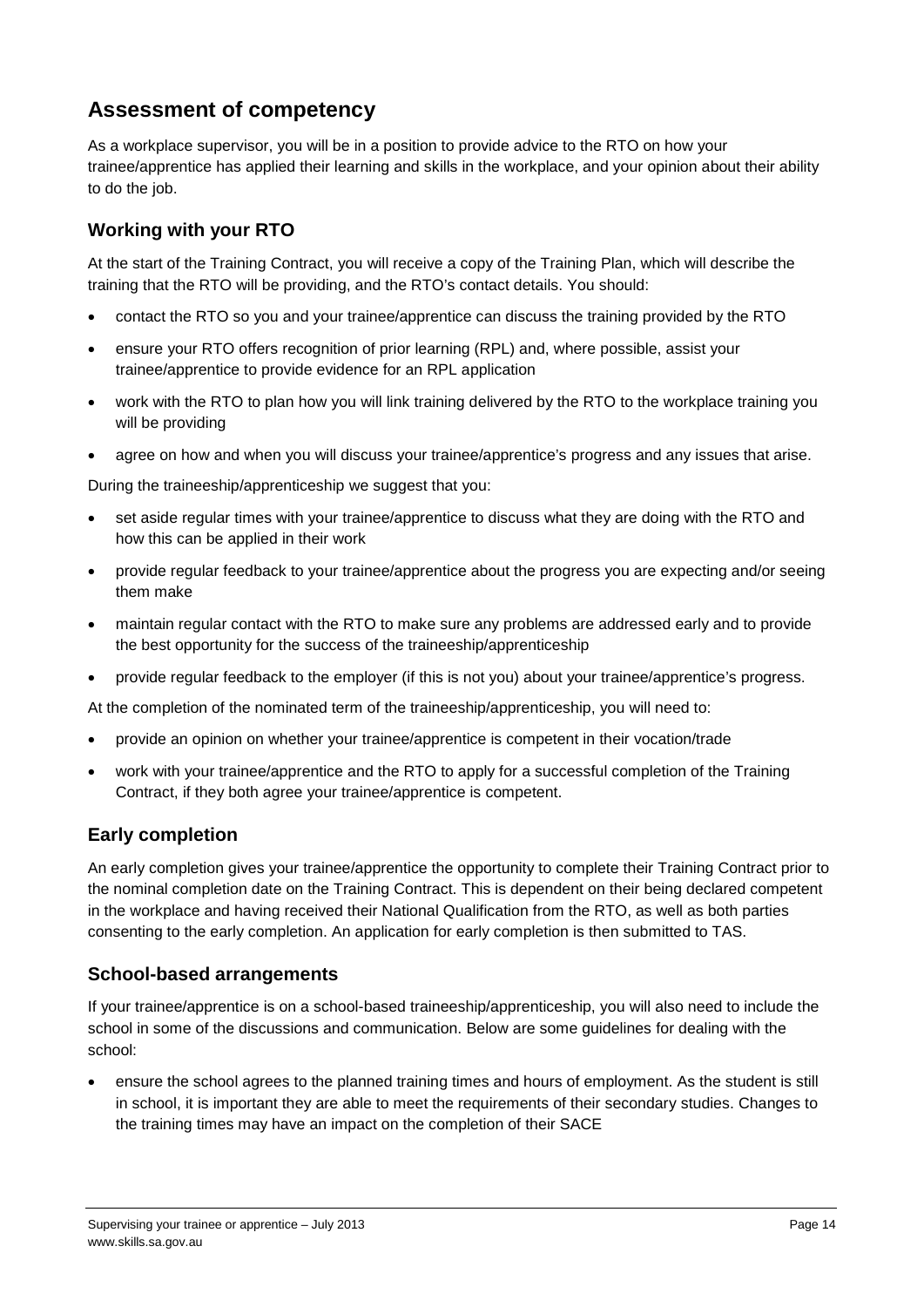- include the school in discussions on any changes or issues which may jeopardise the successful completion of the Training Contract. Many students will require the points they receive for completion of the traineeship/apprenticeship qualification to achieve their SACE
- advise the school when your trainee/apprentice successfully completes their Training Contract, as this may impact on their study arrangements.

*"Kids these days just don't want to learn" – not so, but younger trainees and apprentices are both smart and impressionable. They will pick up whatever good or bad attitudes and work practices that are shown to them by other workers. Given the right role models, they will come out on top.*

### **Is it my concern what the trainee/apprentice does outside working hours?**

An aspect of supervision to think about is that you can assist the trainee/apprentice with constructive advice and guidance on some non-work issues which, if left unchecked, could potentially impact negatively on their employment and training. For example, the need to have adequate sleep and to avoid alcohol and drugs, so that they can arrive at work clear headed and energetic, may need to be discussed.

Another significant issue, especially for young people, is responsible road behaviour. The serious road accident rate for drivers aged 17 to 24 is more than double that of other drivers, with alcohol and speed being major contributing factors. Encouraging good driving habits in your trainee/apprentice will not only help them to avoid serious financial penalties and possible serious or fatal injury, but also help them to retain their licence and vehicle, which may be essential to their continuing employment.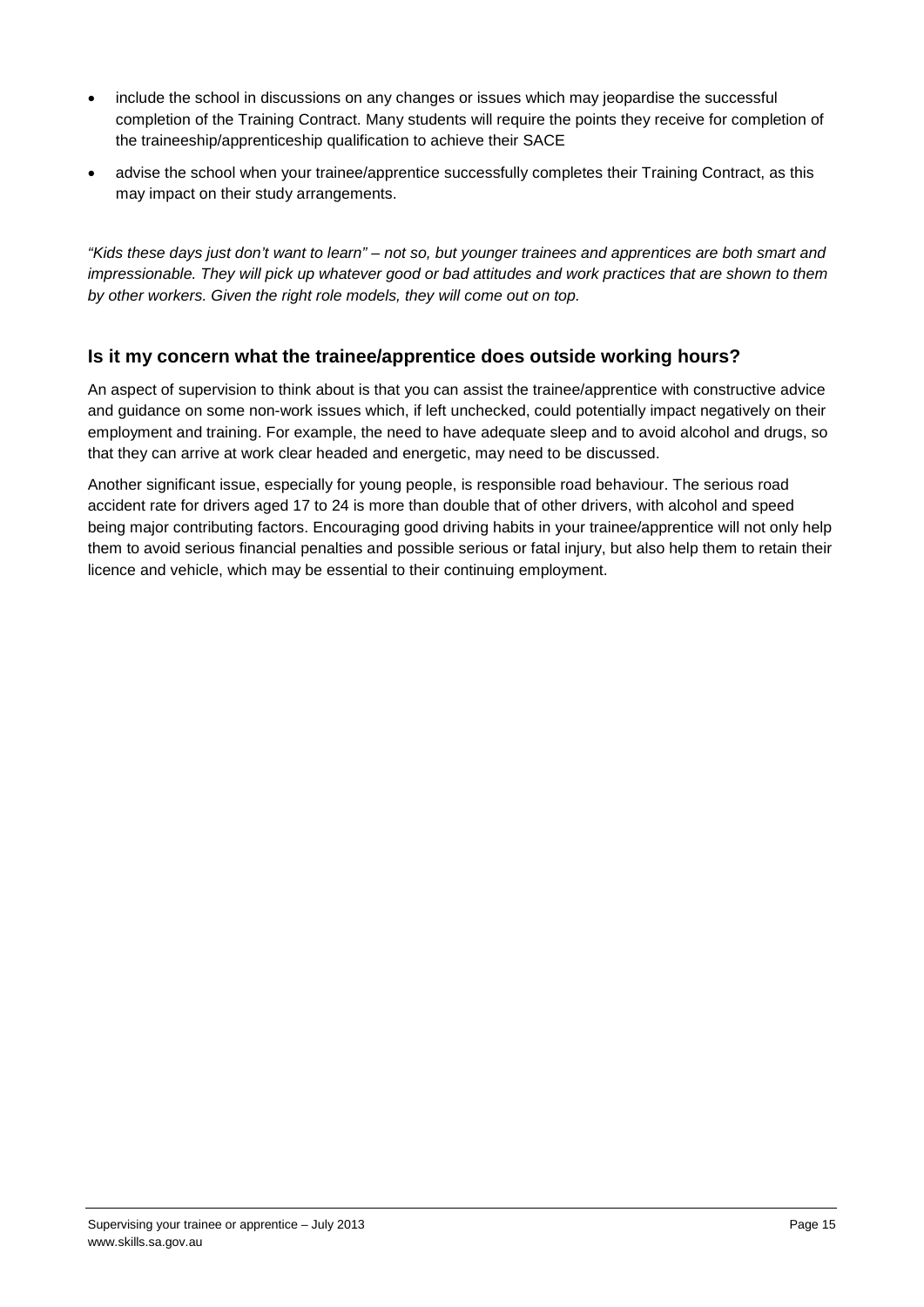# <span id="page-15-0"></span>**What it means for your trainee/apprentice to be competent**

Both traineeships and apprenticeships are based on learning and developing skills through a combination of hands-on experience and structured training.

A trainee/apprentice is competent in our training system when they are able to apply their knowledge and skills to successfully complete work activities in a range of situations and environments, against the standard of performance expected in the workplace and across industry.

Competency includes what are known as employability skills – the ability to support the workplace through communication, team work, problem solving, self-management, planning and organising, technology, learning, and taking initiative.

### **Being competent means**

- knowing how to do a job
- being able to assist others who need training, once qualified
- understanding workplace policies and procedures
- dealing with everyday problems that may occur
- being responsible once qualified
- being able to transfer skills to different situations
- being able to apply skills consistently
- being able to do different tasks at the same time

### **Completion of the Training Contract**

Your trainee/apprentice will have a nominal completion date for their Training Contract. They must either apply for a completion of their Training Contract effective as of this date, or apply for a completion of their Training Contract effective before this date (i.e. an early completion).

If they are unlikely to complete before this date, they may need to contact TAS and discuss whether to apply for an extension. For TAS to approve a completion, all competencies indicated on the Training Plan must have been achieved, and all parties **must** agree that the trainee/apprentice is competent.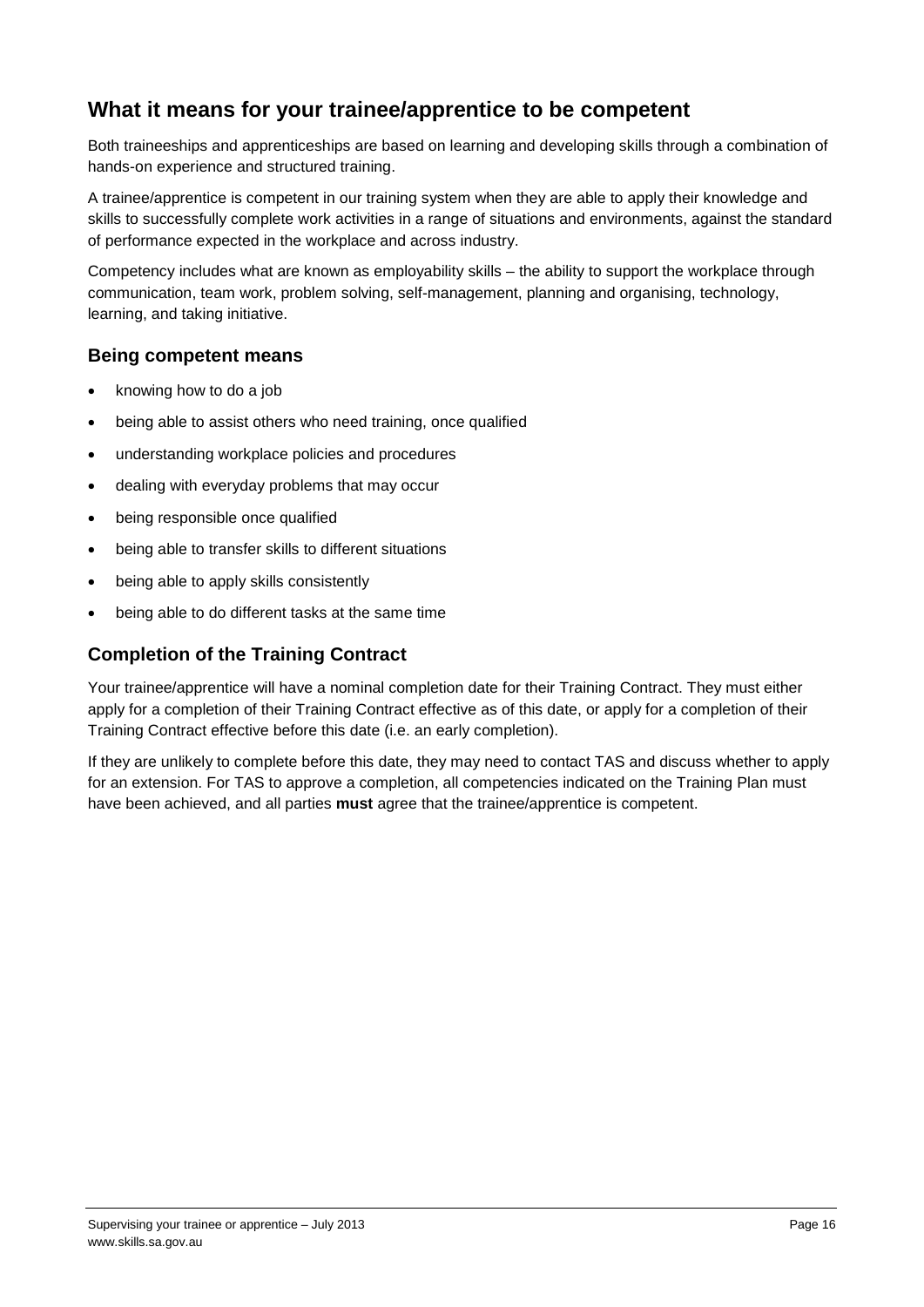# <span id="page-16-0"></span>**How does the supervisor help with record-keeping?**

Certain records must be maintained by various parties to confirm that effective training is occurring. Who maintains some of these may vary, however, depending on your workplace requirements. The records that need to be kept are:

- Training Contract and Training Plan
- letter of appointment (where required under the relevant industrial arrangement)
- induction records
- on-the-job training and competency assessment records
- records that identify the type of work performed by your trainee/apprentice, e.g. certificates of compliance in relation to work performed by apprentices (in electrical, plumbing, gas fitting or any other trade where a certificate of compliance is required to be issued for work done), profiling records, job log books or job journals
- disciplinary records
- time records for each day while at work or training (including start/finish work, meal and other break times)
- time records for the persons responsible for supervising your trainee/apprentice for each day at work (including start/finish work times, meal and other break times)
- pay and entitlement-related records, including superannuation records
- leave records (e.g. personal, carer, annual leave)
- records pertaining to the qualification and evidence of skills of persons supervising a trainee/apprentice
- business licences or worker registration or contractors' licences
- records confirming compliance with Industrial Relations Commission orders.

**Scenario 1** – John employs and trains Justin, a third year electrical apprentice. Justin applies for and takes a week's carer's leave to look after his father, for whom he has documented carer responsibilities. Does John need to keep the leave records and the documents relating to Justin's responsibility as a carer?

**Answer** - Yes. During the life of the Training Contract, John must keep all the documents as listed. When the Training Contract expires in 14 months' time, John must keep those records for a further seven years.

**Scenario 2** – Melissa is an apprentice whose employer sells the business to another person, who then becomes Melissa's employer. What records does the old employer need to keep?

**Answer** – The 'old' employer must copy the records relating to the Training Contract and deliver these to the 'new' employer. The 'old' employer must keep the originals for seven years from the expected expiration of the Training Contract.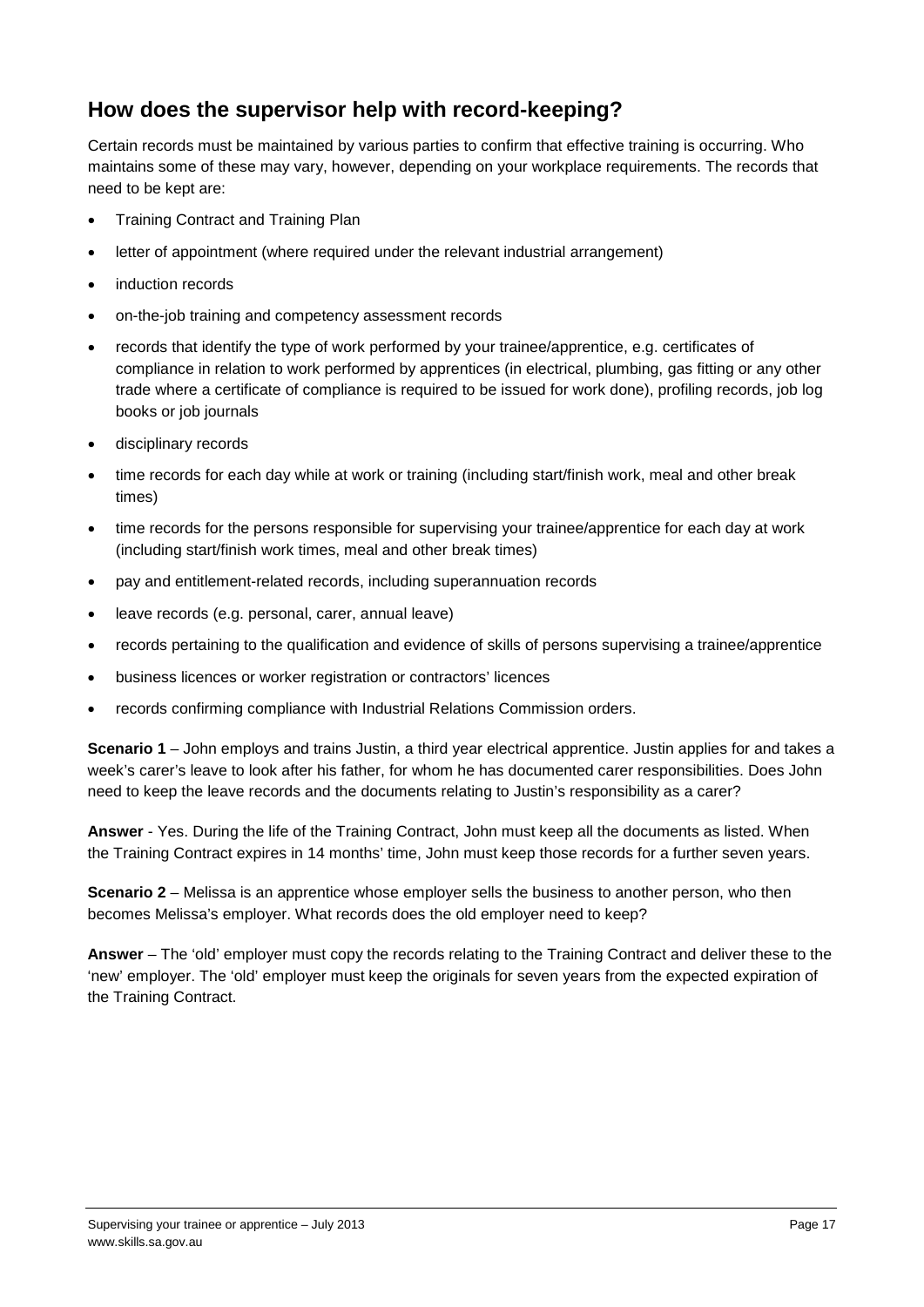# <span id="page-17-0"></span>**Supervision requirements**

| Traineeships              |                                           |  |
|---------------------------|-------------------------------------------|--|
| Year/stage of traineeship | Minimum number of supervisors to trainees |  |
| Any                       | 1:5                                       |  |

*Figure 3 - Supervision ratio requirements for trainees*

| <b>Apprenticeships</b>       |                                                                                                                               |  |
|------------------------------|-------------------------------------------------------------------------------------------------------------------------------|--|
| Year/stage of apprenticeship | Minimum number of supervisors to apprentices                                                                                  |  |
| 1 or 2                       | 1:1                                                                                                                           |  |
| 3 or 4                       | Appropriate level of supervision to be determined by<br>the employer (must not be less than 1 supervisor to<br>5 apprentices) |  |

#### *Figure 4 - Supervision ratio requirements for apprentices*

The supervision ratios displayed above were introduced on 1 January 2010 for all South Australian traineeships and apprenticeships, and apply regardless of the industrial award or agreement under which your trainee/apprentice is employed. To provide effective supervision, you should remain in line of sight and earshot of your trainee/apprentice. Apprentices in their first or second year/stage require direct 1:1 supervision.

The appropriate level of supervision for the employment and workplace training of a trainee, or an apprentice in their third or fourth year/stage, is be determined by the employer, based on:

- any accepted industry supervision standards
- the level of competence and experience of each individual trainee/apprentice in a particular task or skill
- the risk associated with the worksite and the type of work in which your trainee/apprentice is engaged.

While trainees and apprentices may act as mentors, they must not be responsible for supervising other trainees/apprentices. Many people on the worksite may mentor and support your trainee/apprentice, but supervisors play a special role by providing training.

### **Supervision combinations**

The maximum number of trainees and apprentices that one supervisor may supervise is five. If you are responsible for providing direct supervision to a first or second year/stage apprentice, you may also provide general supervision to any combination of up to four trainees or third or fourth year/stage apprentices.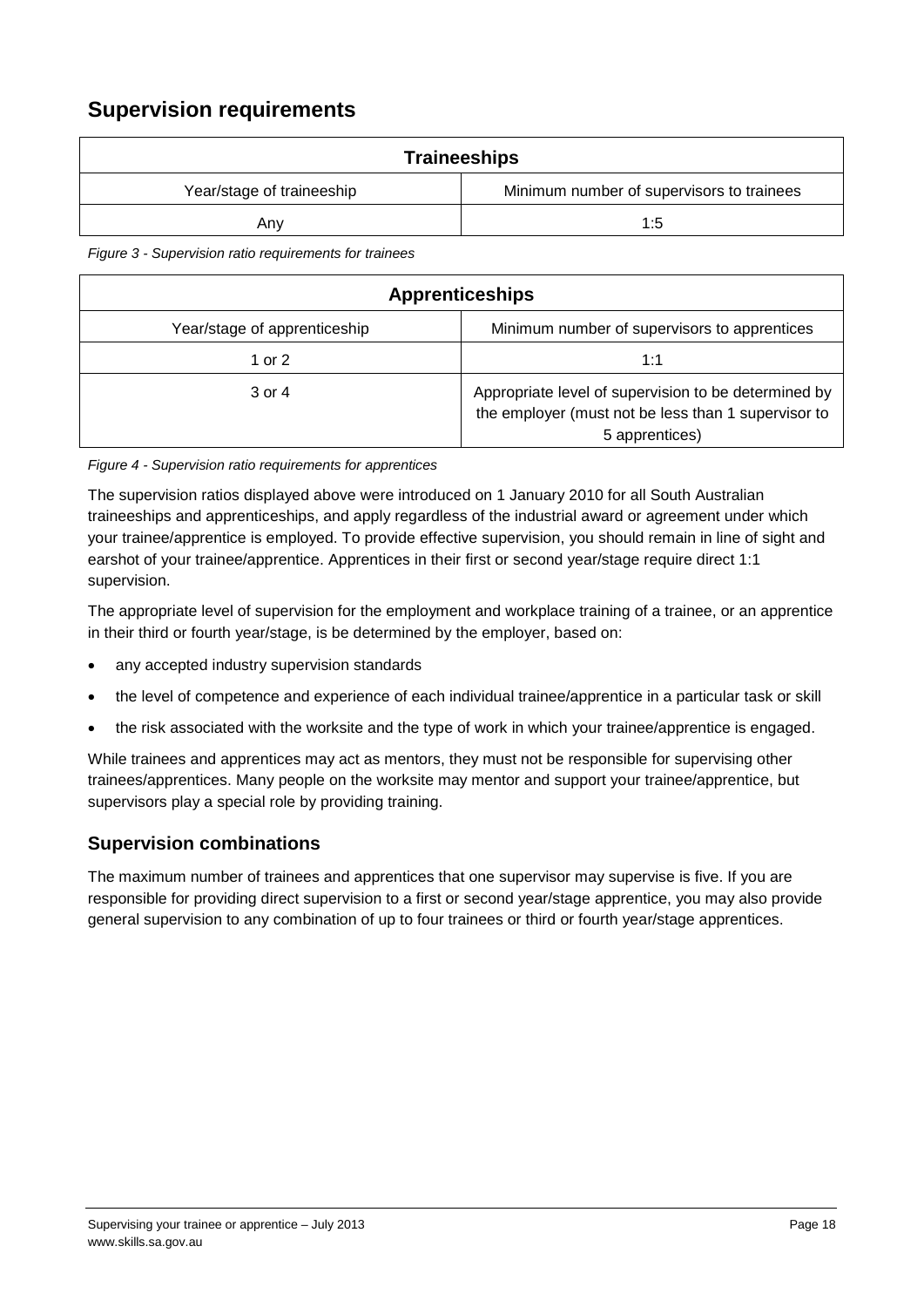# <span id="page-18-0"></span>**What if I have a problem?**

### **General workplace issues**

Depending upon your workplace, as the workplace supervisor of a trainee/apprentice, you will have access to support from your employer and possibly other supervisors at your workplace, who may have been trainees/apprentices themselves in the past.

You should discuss any concerns you have about your trainee/apprentice with them as soon as possible, and try to resolve those issues. This gives your trainee/apprentice a chance to respond, and if necessary, improve performance. It also makes it more likely that working relationships and the Training Contract can be maintained. If an issue cannot be resolved, either of the parties may contact TAS on **1800 673 097** for assistance.

If an issue cannot be resolved in the workplace with advice provided by TAS, you or your trainee/apprentice may contact the SA Industrial Relations Commission (SAIRC), which handles all grievances and disputes relating to Training Contracts. You can contact them on **8207 0999**, or visit [www.industrialcommission.sa.gov.au](http://www.industrialcommission.sa.gov.au/)

A trainee/apprentice employed under a modern award or agreement, or their employer, may also use the Dispute Resolution provisions in that modern award or agreement. Go to the Fair Work Commission website [www.fwc.gov.au](http://www.fwc.gov.au/) for more information.

On the other hand, you or your trainee/apprentice can contact the Training Advocate. Among other services, they can provide assistance to resolve any matters arising from the training system. You can contact them on **1800 006 488**, or visit [www.trainingadvocate.sa.gov.au](http://www.trainingadvocate.sa.gov.au/)

More information can be found in the section 'Grievances and Disputes', in the publication *South Australia's Traineeship and Apprenticeship System*, which can be obtained by calling **1800 673 097** or by visiting [www.skills.sa.gov.au/apprentice-publications](http://www.skills.sa.gov.au/apprentice-publications)

*When any significant problem arises, it is a good idea to give advance notice to the trainee/apprentice that you want to discuss it with them - that way both parties have a chance to think over the problem and to manage any strong emotions that may be present.*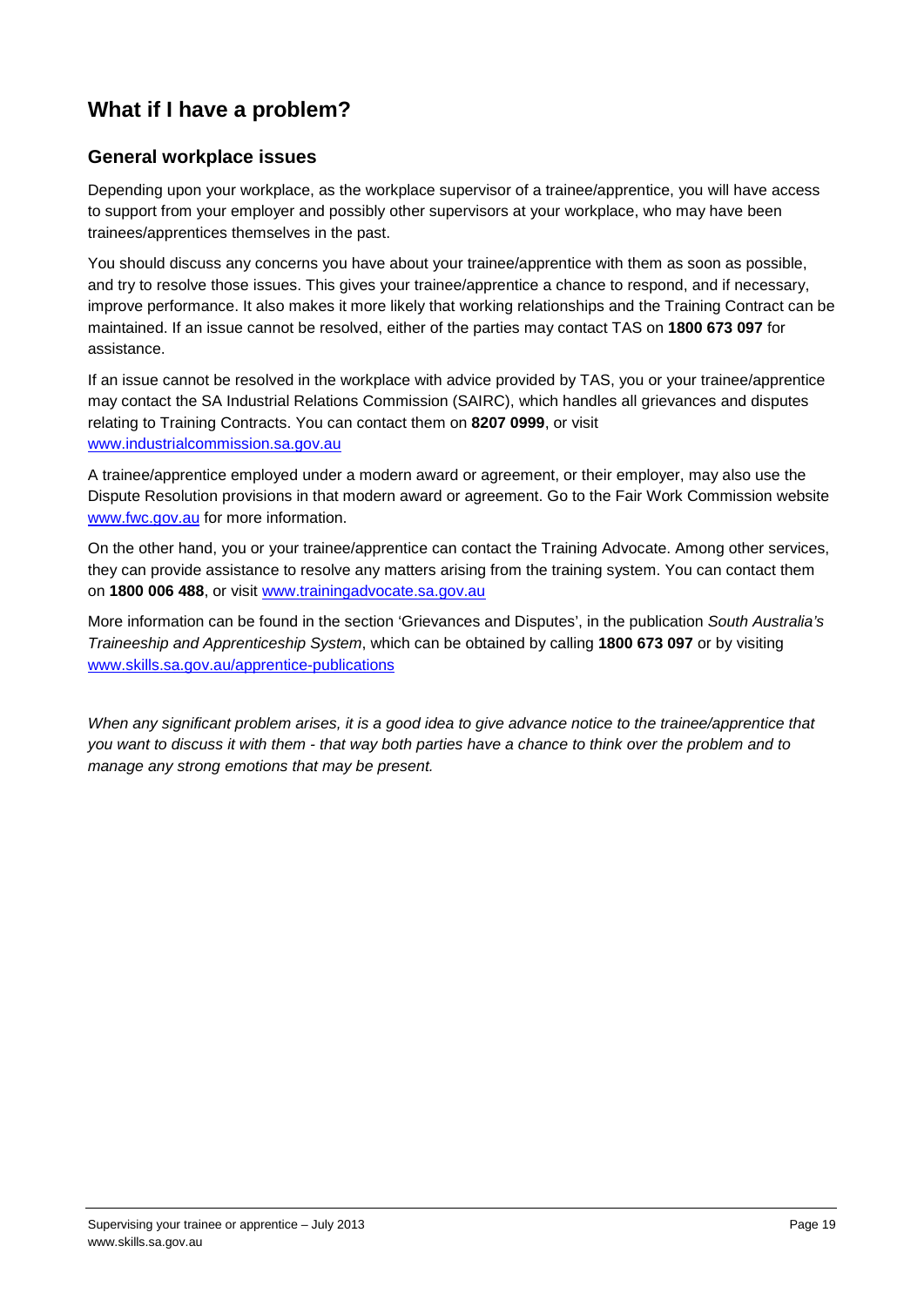# <span id="page-19-0"></span>**Training Contract**

If you have general questions about traineeships/apprenticeships or are:

- experiencing difficulties with your RTO which you cannot resolve
- experiencing difficulties in the workplace
- concerned that the Training Contract is not staying on schedule
- considering applying for a variation of the Training Contract.

contact Traineeship and Apprenticeship Services by phoning 1800 673 097 or visit [www.skills.sa.gov.au/apprentices](http://www.skills.sa.gov.au/apprentices)

# <span id="page-19-1"></span>**Training Plan**

The Training Plan, which has been negotiated between the employer, the trainee/apprentice and the training provider, is the essential guide to the 'what, where and when' of training and assessment and will guide you through the training process. The relevant representative of your RTO should be your first point of contact for questions about the Training Plan.

If all the training is delivered on-the-job, the RTO may mentor and coach you to provide training in the workplace, and will be responsible for assessing the competence of your trainee/apprentice.



*Figure 5 – An apprentice receiving instruction from a supervisor*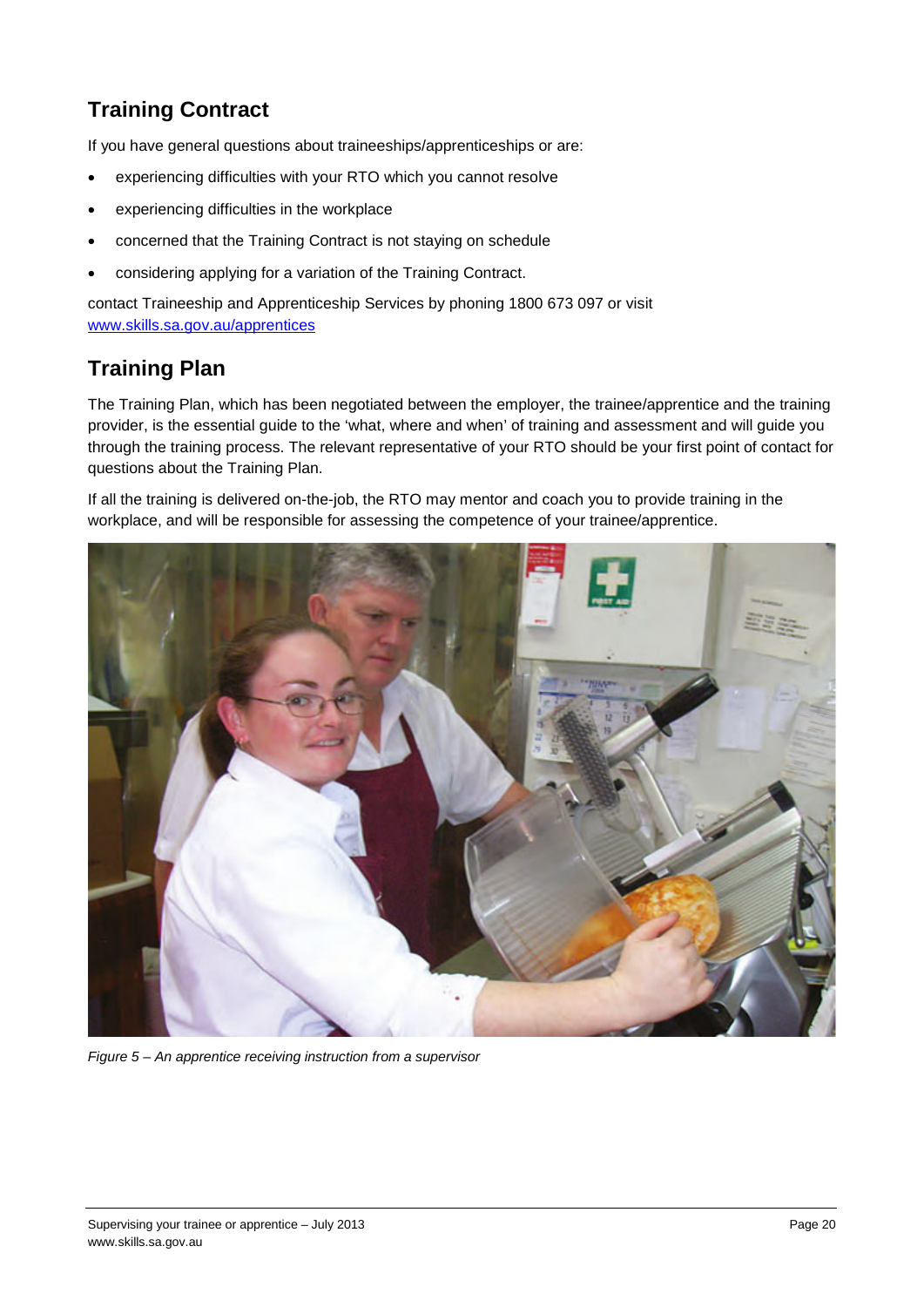# <span id="page-20-0"></span>**What are the roles and responsibilities of those involved?**

# **The employer**

Traineeships and apprenticeships start with the employer. When an employer decides to employ a trainee/apprentice, they need to contact TAS to register their business. Once the employer has selected a suitable trainee/apprentice, they can then contact an Australian Apprenticeships Centre to arrange the signing of a Training Contract and other necessary paperwork. Employers have a range of responsibilities, including providing a workplace where learning can occur, and ensuring that the trainee/apprentice has every opportunity to complete their training. Furthermore, they must keep TAS informed of any changes to the Training Contract or if the successful completion of the Training Contract is in jeopardy. The employer should manage their trainee/apprentice's performance, while recognising they are learning how to perform the job.

### **The trainee/apprentice**

The role of the trainee/apprentice is to undertake the course of training listed in the Training Contract and carry out all lawful instructions of the employer. It is the responsibility of the trainee/apprentice to work with the employer and RTO to acquire the skills of the vocation/trade and obtain the appropriate qualification as shown on the Training Plan. The trainee/apprentice must contribute to maintaining a safe and supportive workplace.

# **The Australian Apprenticeships Centre (AAC)**

AACs have the role of promoting traineeships and apprenticeships, and will help establish the Training Contract with your trainee/apprentice. The Training Contract is then lodged with TAS for assessment. The AAC will explain the rights and responsibilities of those involved at the time of sign up, and advise you of any incentives that may be available. AACs are contracted by the Australian Government to provide a free service to both you and your trainee/apprentice. In addition to preparing Training Contracts, they are required to contact you and your trainee/apprentice at designated times to ensure that training is progressing satisfactorily.

# **The registered training organisation (RTO)**

The RTO delivers training to your trainee/apprentice leading to a nationally accredited qualification. It is the RTO's responsibility to develop and sign off a Training Plan with the employer and trainee/apprentice, and to deliver training according to the Training Plan. The RTO may provide resources to you and your trainee/apprentice, which will effectively support the training delivery pathway selected, and the agreed role you and the RTO will play in training delivery and assessment.

# **The group training organisation (GTO)**

A GTO employs a trainee/apprentice and places them with a host business, under a written agreement, for their workplace training. The GTO has all the responsibilities of a normal employer, except in most cases they do not provide workplace training. They do, however, organise off-the-job training for the trainee/apprentice. The GTO is responsible for organising wages, payroll records, superannuation, and workers compensation. It is the responsibility of the GTO to provide ongoing support both to the host business and the trainee/apprentice to ensure that employment and training is progressing satisfactorily. If the host business is no longer able to provide sufficient workplace training, the GTO should rotate the trainee/apprentice to another host business.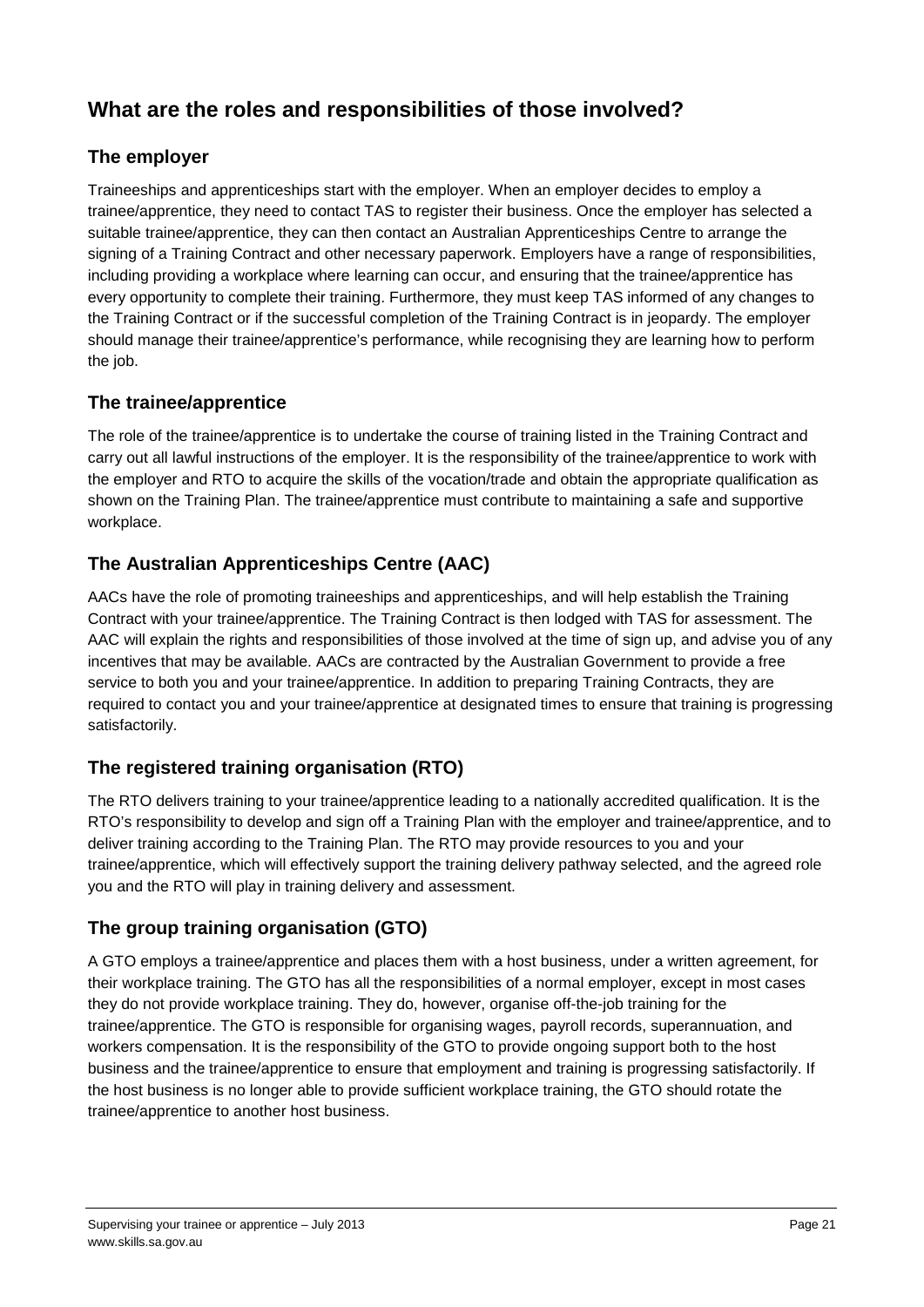# **The host business**

A host business provides workplace training for a trainee/apprentice, who is employed by an organisation that employs trainees/apprentices under a hosting arrangement (such as a GTO or a labour hire firm). The host business has similar responsibilities to a normal employer, such as providing a workplace where learning can occur.

The key difference is that the GTO is responsible for managing the ongoing employment of the trainee/apprentice. The written agreement with the GTO will clearly outline all of the roles and responsibilities of the host business. The host business is required to consult with the GTO to determine whether competency is achieved by the trainee/apprentice in a task or skill.

# **More information**

For more information on roles and responsibilities, please consult the publication *South Australia's Traineeship and Apprenticeship System*, which can be obtained by calling **1800 673 097** or by going to [www.skills.sa.gov.au/apprentices](http://www.skills.sa.gov.au/apprentices)



*Figure 6 - An apprentice receiving instruction from a supervisor*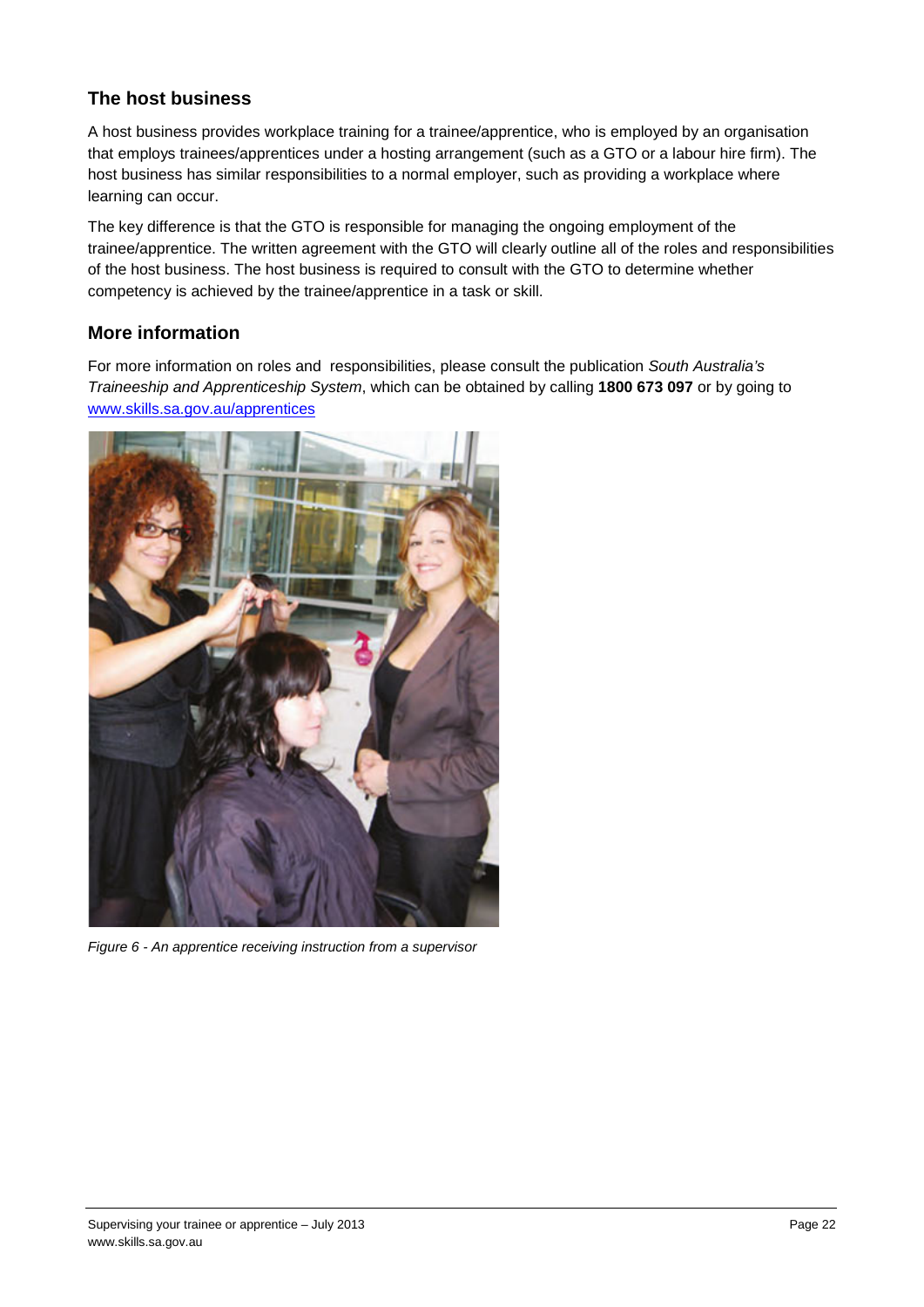# <span id="page-22-0"></span>**Resources for Supervisors**

General information on traineeships and apprenticeships is available on the internet, and the websites listed below are a useful starting point. Some of these sites contain a wide range of information, and will require you to navigate through the content to find answers to specific questions.

- [www.skills.sa.gov.au/apprentices](http://www.skills.sa.gov.au/apprentices)
- [www.australianapprenticeships.gov.au](http://www.australianapprenticeships.gov.au/)

The SA Training and Skills Commission website is located at [www.tasc.sa.gov.au,](http://www.tasc.sa.gov.au/) where you will find the *Guidelines for Persons who Supervise Apprentices or Trainees*.

### **Useful publications**

- the booklet entitled *South Australia's Traineeship and Apprenticeship System*, a copy of which can be found at [www.skills.sa.gov.au/apprentice-publications](http://www.skills.sa.gov.au/apprentice-publications)
- the Fair Work Commission has information on workplace legislation and rates of pay at [www.fwc.gov.au](http://www.fwc.gov.au/)
- SafeWork SA has information on occupational health and safety legislative requirements available at [www.safework.sa.gov.au](http://www.safework.sa.gov.au/)
- Australian Industry Group Training Services has developed *A Guide to Managing the First 100 Days of an Apprenticeship*, a copy of which can be found at www.aigts.com.au
- the Australian Chamber of Commerce and Industry has published *Worth Their Weight in Gold – Practical Strategies for Engaging & Retaining Disengaged Apprentices* and a number of relevant case studies at [www.acci.asn.au/Research-and-Publications/Issues-Papers/Human-Capital.](http://www.acci.asn.au/Research-and-Publications/Issues-Papers/Human-Capital) *A Systematic Approach to Retaining Apprentices* is another useful publication provided at the same website.

Numerous books are available on the topic of supervision and can be found in major book shops.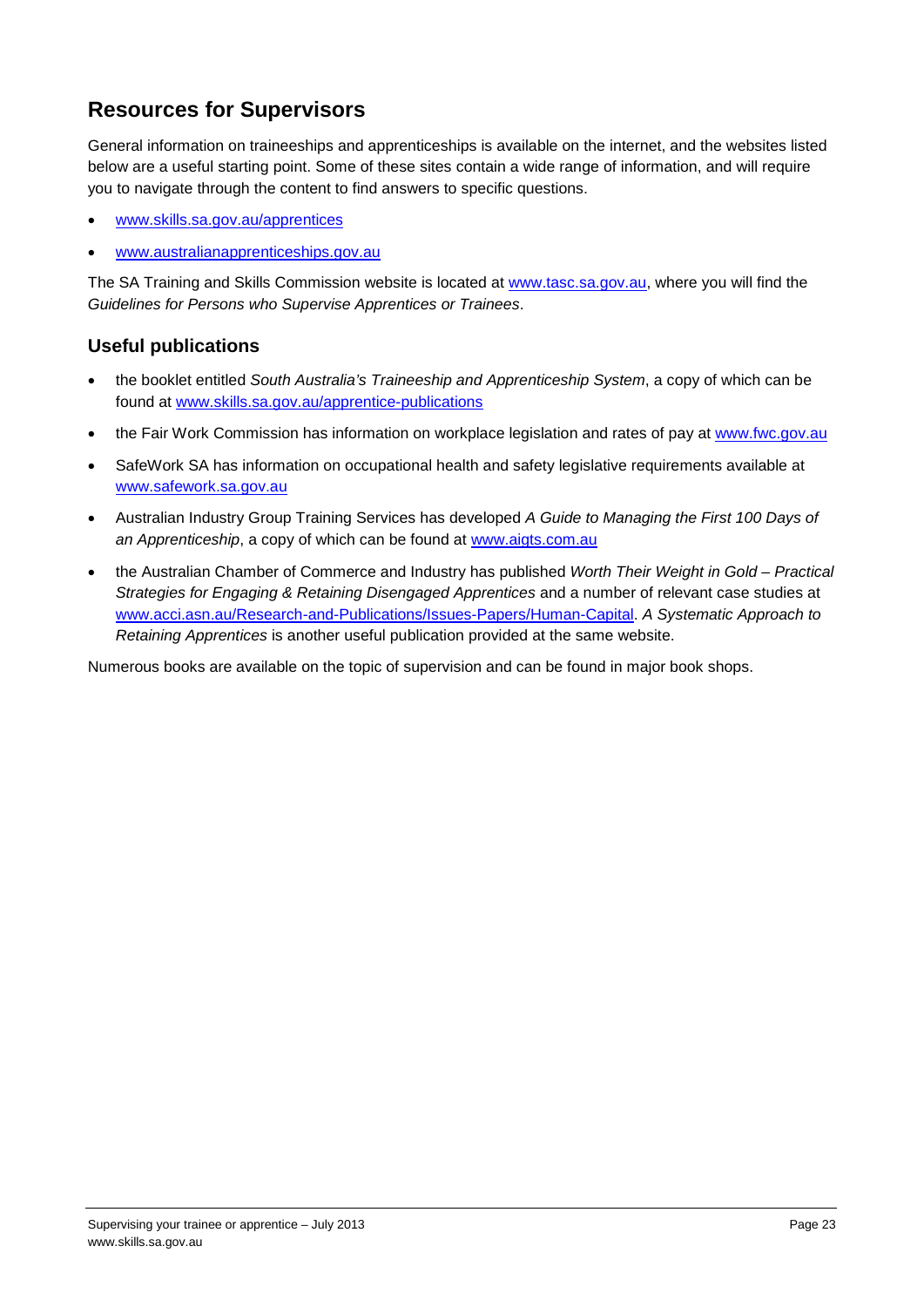# <span id="page-23-0"></span>**Glossary**

### **Assessment**

The process of gathering and examining evidence in order to determine whether the trainee/apprentice has achieved a set standard or objective. This process may include a range of written, oral, and practical methods.

### **Competency**

The ability to perform a task or set of skills repeatedly, against the standard of performance expected in the workplace and across industry. This includes the demonstration and application of knowledge, skills, and personal attributes as required.

### **Competency-based completion**

The completion of a Training Contract once competency is achieved in both the workplace and in the formal training delivered by the registered training organisation (RTO), for each skill and unit of competence. This requires the employer to declare that the trainee/apprentice is competent in the workplace, and the RTO to issue the national qualification.

#### **Direct supervision**

The provision of personal supervision, which requires staying within constant visual contact and/or earshot. This cannot be provided by electronic means. Direct supervision is mandatory for first and second year/stage apprentices.

#### **Employability skills**

Skills such as communication, team work, problem solving, self-management, planning and organising, technology, learning, and taking initiative.

#### **General supervision**

The provision of supervision on a level deemed appropriate by the employer. This is based upon accepted industry supervision standards, the level of competence and experience of the trainee/apprentice in a task or skill, and the risk associated with any particular worksite and task. General supervision is applicable to trainees, and third and fourth year/stage apprentices.

#### **Nominal completion date**

The estimated completion date for a Training Contract, based upon the standard time required to complete a Training Contract for a particular vocation or trade.

### **Off-the-job training**

Training provided directly by the RTO. It takes place either in the employer's training facilities, or off-site at the RTO's facilities. In each case the trainee/apprentice will be away from the normal work environment. The employer must confirm that the required competencies are achieved in the workplace. The employer will still provide workplace training as required under the Training Contract.

### **On-the-job training**

Training delivered by the employer in the workplace. The RTO, in conjunction with the employer, will assess the competence of the trainee/apprentice.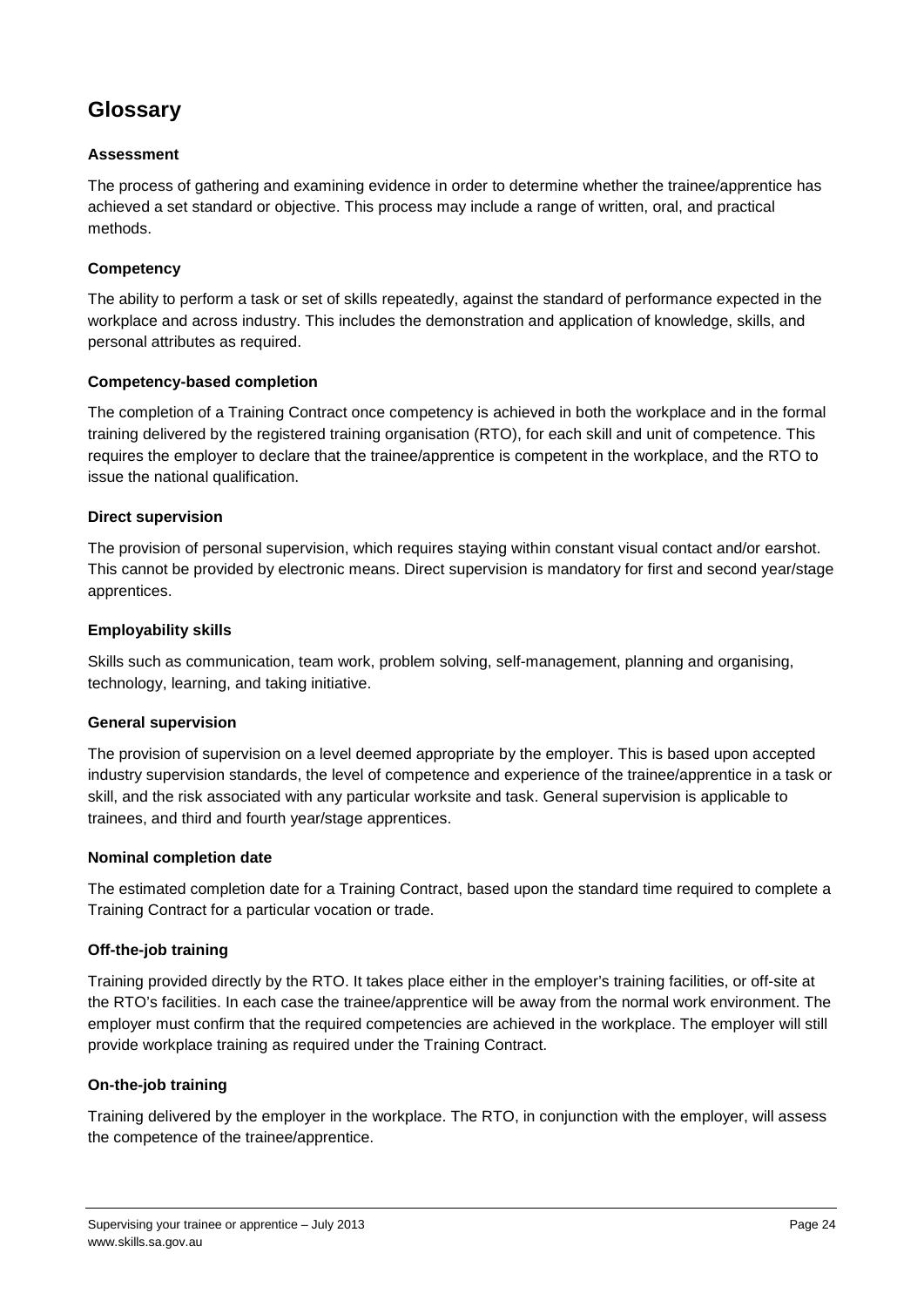#### **Parties to a Training Contract**

The parties to a Training Contract include the employer and trainee/apprentice, and the parent or guardian if the trainee/apprentice is aged under 18.

#### **Recognition of prior learning (RPL)**

The acknowledgement of a trainee/apprentice's skills and knowledge acquired through previous training, work, or life experience. A trainee/apprentice possessing some of the skills and/or knowledge taught in the course may be granted credit for all or part of their qualification.

#### **SACE**

The South Australian Certificate of Education (SACE) is a qualification awarded by the SACE Board to all students who successfully complete their secondary education in South Australia.

#### **Supervisor**

A person who is either qualified in the vocation or trade, or has an appropriate level of relevant industry experience. The supervisor must be competent in the relevant vocation or trade. A supervisor should be familiar with the level of supervision required, having regard to the individual circumstances of each case, and their responsibilities towards the trainee/apprentice. The supervisor may also be the employer of the trainee/apprentice, particularly in a small business.

#### **Training Contract**

A legally binding agreement between a registered employer and a trainee/apprentice, which specifies the obligations for the parties involved. The employer agrees in the Training Contract to employ and train the trainee/apprentice for a particular vocation or trade while they study for a nationally accredited qualification.

#### **Training delivery pathway**

The method by which a trainee/apprentice receives their training under a Training Contract, through off-thejob or fully on-the-job training delivered by the employer. The RTO may deliver training in the workplace, in a more traditional classroom setting, online, or a combination of these.

### **Training Plan**

A documented program of training and assessment which confirms the qualification to be delivered, including the core and elective units of competency, and the training delivery pathway. It is developed by the RTO with the parties to the Training Contract at the time of sign-up.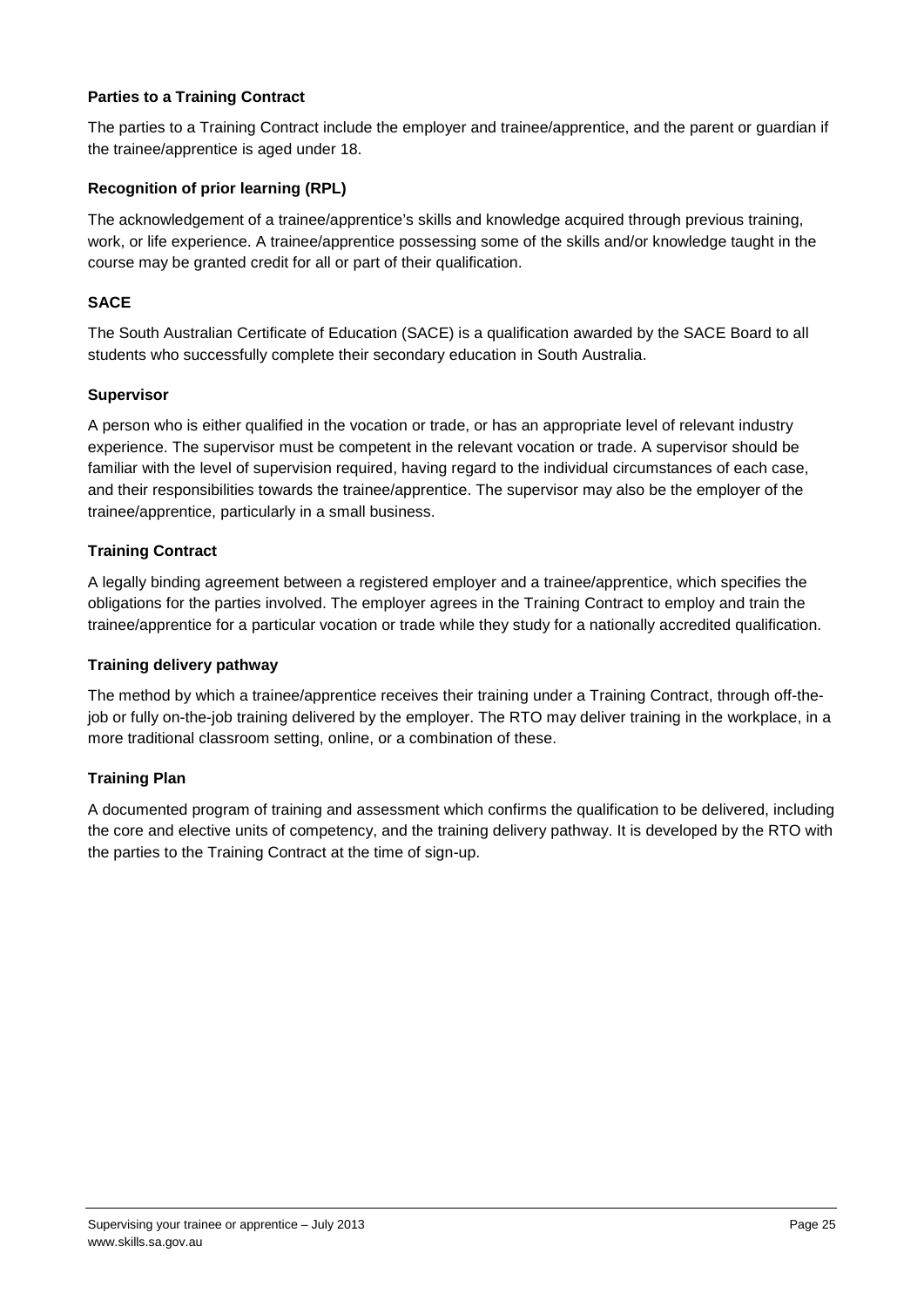# **Notes**